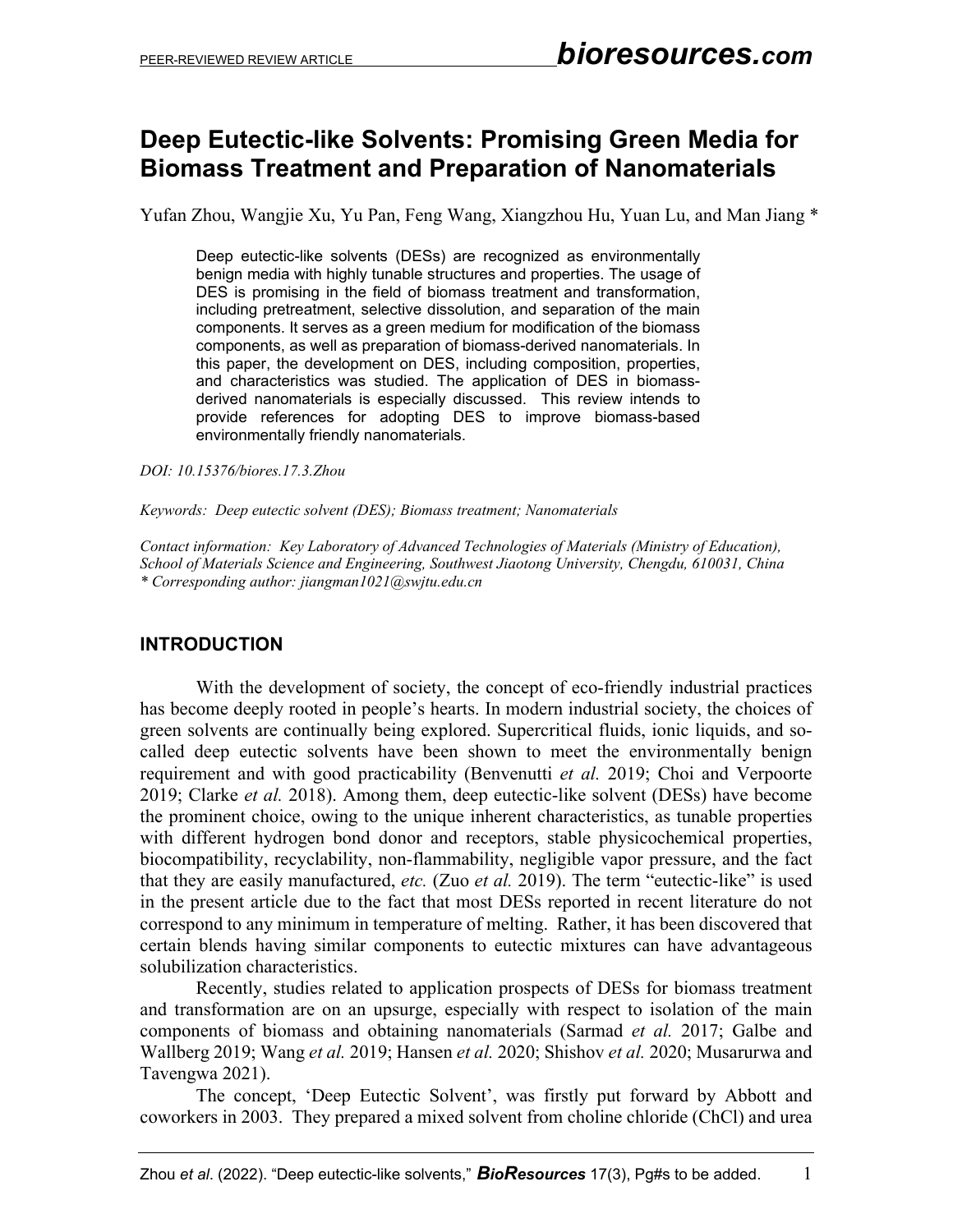having molar ratio of 1:2, which presented a melting point of 12 ℃ (Abbott *et al.* 2003). Since then, this kind of solvent has been utilized to achieve superior results as a class of green solvents. In 2014, Smith and coworkers categorized the DESs into four main types according to their compositions, as shown in Table. 1. Among them, the third type of DES has received the most attention, due to their biodegradable ingredients. Some of such DESs are even food grade. The food grade DESs are called Natural Deep Eutectic Solvents, which were named by Spronsen and coworkers in 2011 (Choi *et al.* 2011).

| Category | <b>Constituent A</b> | <b>Constituent B</b>   |
|----------|----------------------|------------------------|
|          | Imidazolium salt     | Metal halides          |
|          | ChCl                 | Hydrated metal halides |
|          | ChCl                 | Hydrogen bond donor    |
|          | Metal halides        | Hydrogen bond donor    |

|  |  | Table 1. The Four Categories of DES According to Smith et al. (2014) |  |
|--|--|----------------------------------------------------------------------|--|
|--|--|----------------------------------------------------------------------|--|

It is obvious that a DES is usually formed by mixing a hydrogen bond donor (HBD) and hydrogen bond acceptor (HBA) in a certain molar ratio (Abbott *et al.* 2003; Benvenutti *et al.* 2019; Musarurwa and Tavengwa 2021). The regularly used species are summarized in Table 2. Under certain conditions, the whole solvent system forms a strong hydrogen bonded network, which lays the basis of the great properties. Furthermore, by selection of different HBDs and HBAs, by tuning mole ratios of the two main parts and introduction of cosolvent, *e.g.* deionized water, the physicochemical properties of the DES can be adjusted in most cases (Dai *et al.* 2015; Zhang *et al.* 2016; Elgharbawy *et al.* 2020). It follows that a DES system can be tailored according to various particular applications. With the joint efforts of numerous researchers, all kinds of DESs have been created up to the present. The constituents can be sugars, alcohols, amino acids, and carboxylic acid, *etc*. (Lu and Liu 2020; Tian *et al.* 2022).

|  | <b>Table 2.</b> Summary of the Hydrogen Bond Donor (HBD) and Hydrogen Bond |  |  |  |  |
|--|----------------------------------------------------------------------------|--|--|--|--|
|  | Acceptor (HBA) Species in Various DESs                                     |  |  |  |  |

|                 | <b>Hydrogen Bond Donor</b>                                                                                                         | <b>Hydrogen Bond Acceptor</b> |                                                                                                                                |  |  |
|-----------------|------------------------------------------------------------------------------------------------------------------------------------|-------------------------------|--------------------------------------------------------------------------------------------------------------------------------|--|--|
| <b>Acids</b>    | Lactic acid<br>Oxalic acid<br>Citric acid<br>Malic acid<br>Malonic acid<br>Levulinic acid<br>P-toluenesulfonic acid<br>Formic acid | <b>Alkaline</b>               | ChCl<br>Benzyltrimethylammonium chloride<br>Benzyltriethylammonium chloride<br>Dimethylethanaminium chloride<br><b>Betaine</b> |  |  |
| <b>Alcohols</b> | Glycerol<br>Ethylene glycol<br>Menthol<br>Triethylene glycol                                                                       | <b>Metal salts</b>            | ZnCl <sub>2</sub><br>K <sub>2</sub> CO <sub>3</sub>                                                                            |  |  |
| <b>Others</b>   | Urea<br>Imidazole<br>Glucose                                                                                                       |                               |                                                                                                                                |  |  |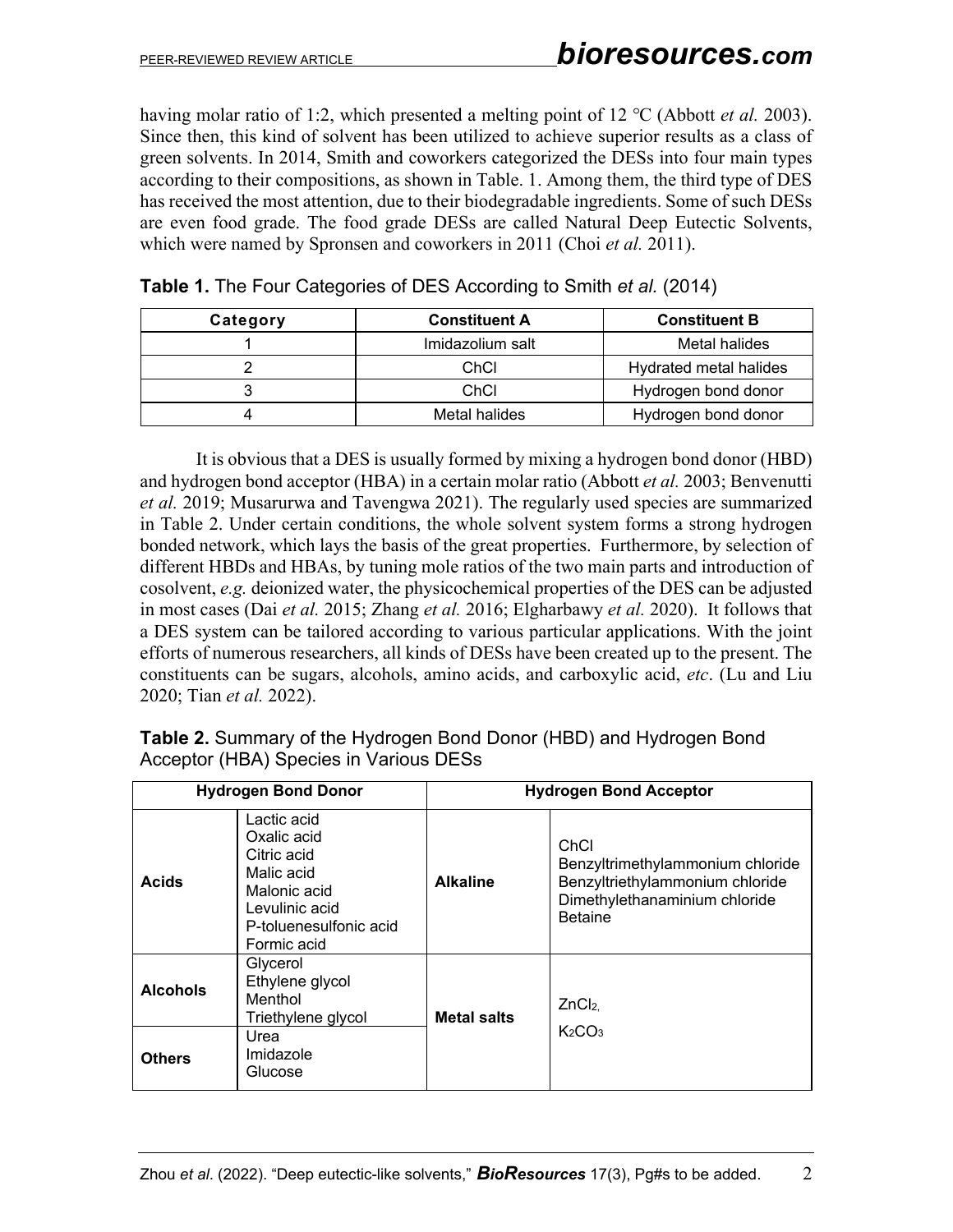The components of most DESs are environment-benign and have low toxicity. In particular, DESs with ChCl as HBA have received the most widespread attention due to their unique structure and naturally low toxicity, meaning that they have proved to be safe for foodstuffs and cosmetics (Lu and Liu 2020; Torregrosa-Crespo *et al.* 2020). ChCl-DESs are widely applied in biomass pretreatment, composition extraction, and separation, as well as other aspects. The DESs with the acids serving as HBD (acid-DESs) are an important part of the DESs system. In particular, the DESs with organic acids as HBD component, such as oxalic acid, and lactic acid, *etc.* (Ma *et al*. 2016; Shen *et al.* 2019; Tian *et al.* 2022) are usually used for the isolation of bioactive compounds from natural resources. At the same time, the hydrophilicity and hydrophobicity are important properties for DES. The hydrophilic DESs account for a large proportion of the recently reported applications, while the hydrophobic DESs were not reported until 2015 as waterimmiscible extractants. According to Osch *et al.* (2015), hydrophobic DESs have been widely studied recently. They have been widely applied in extraction and chemical analysis, which are becoming an important direction (Xiong *et al*. 2019).

In this review, starting from the introduction of the characteristics and performances of DESs, the most potential and important applications of DESs as the green medium preparing in nano-biomass will be further described. The review will discuss how to make use of these properties of DESs with plant biomass, as well as the current situation and shortcomings. In addition, the practicability and possible mechanisms of DES implementation in scenarios will be discussed. Many efficient formulations and treatment methods will be summarized to lay a solid foundation for future studies of DESs in the field of biomass.

## **PREPARATION AND PROPERTIES OF DESs**

#### **Preparation of DESs**

According to the requirement on properties, suitable methods can be selected. The key point for the preparation of DES is to form a stable hydrogen bond network, which then mainly affects the performance of the DES. The two most commonly-used preparation methods, as shown below, are rather convenient (Zdanowicz *et al.* 2018).

The first is conducted by simply heating and mixing the HBD and HBA thoroughly, with the formation of a transparent liquid. The other is the freeze-drying method (Gutierrez *et al.* 2009), in which, the two parts are dissolved in water respectively, then mixed to be frozen at low temperature, finally being dried into a clear and sticky mixture. For both of the methods, it usually is completely removed the moisture from the solution.

The two methods described above are suitable for most situations. Furthermore, there are other ways, such as evaporation heating method combined with grinding, or using an extrusion method (Dai *et al.* 2013; Crawford *et al.* 2016).

## **The Species of HBA and HBD**

HBD/HBA species can be selected with different chemical structures, such as aromatic or aliphatic compounds, differences in chain length, different numbers of functional groups, *etc*. The molar ratio of the two parts is also an important factor affecting the properties of DESs (Zhang *et al.* 2016). According to Ma *et al.* (2016), during the treatment of corncob feedstock, with the different molar ratios of ChCl to different HBAs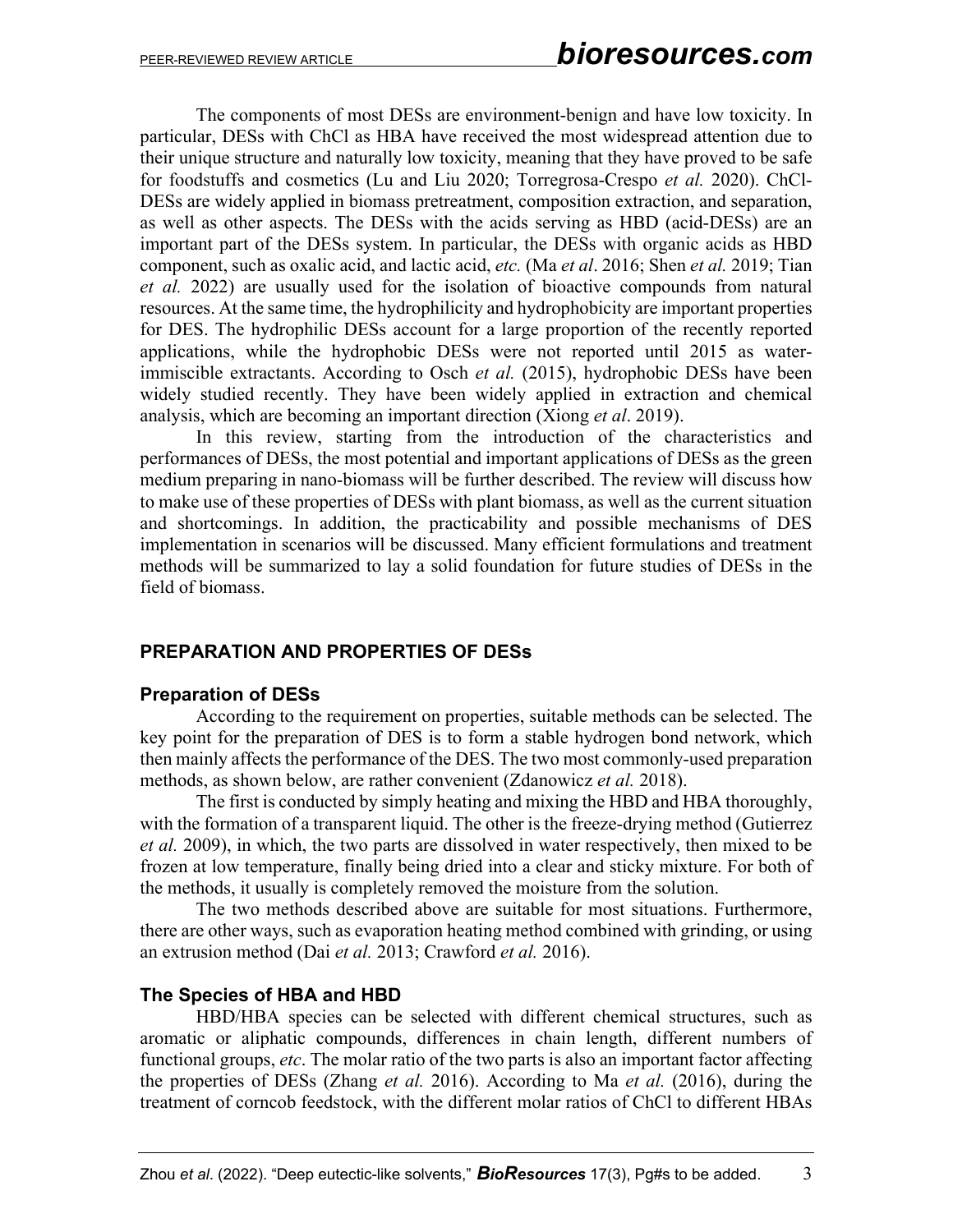(oxalic acid, glycerol or ethylene glycol), the efficiency for lignin extraction could range from 59% to 98.5%. The polarity, hydrogen bonding, and acidity/alkaline properties of DES all affect the performances of components extraction (Hou *et al.* 2018; Kumar *et al.* 2018; Tan *et al.* 2019). The most commonly used DESs with choline as HBD always have high polarity (Elgharbawy *et al.* 2020). The usage of DES of high polarity is beneficial for biomass component extraction, enzymolysis, and saccharification (Zhang *et al.* 2016; Guo *et al.* 2018; Dugoni *et al.* 2020), which will be further discussed in the following part. At the same time, DESs are widely used in pretreatment of biomass raw materials. Guo *et al.* (2022) have compared the acidic-DESs consisting of formic acid/ChCl and lactic acid/ChCl with the alkaline-DESs that were made up of monoethanolamine/ChCl and glycerol/ $K_2CO_3$ . It was found that the delignification capacity with the acidic-DESs was much higher than the alkaline-DESs (more than 95%), and the alkaline-DESs could modify the lignin with introduction of amine groups in the process. For the most hydrophilic component of biomass—'hemicellulose', according to Yang *et al.* (2021), they prepared the DES with choline chloride and monoethanolamine. It was found to be an efficacious medium for deconstructing the recalcitrant structure of poplar under a mild condition. After that, they synthesized DESs from natural organic acids and common polyols (Yang *et al.* (2022), and these were adopted to deconstruct corncob successively for fractionation of hemicelluloses. This was shown to be an eco-friendly hemicellulose extraction process.

## **Viscosity**

The viscosity of the solvent and medium affects the performance of DES considerably. Due to the continuous network of hydrogen bonding between the HBD and HBA constituents, DESs generally have high viscosity, which limits the mobility of the materials in DES media (Elgharbawy *et al.* 2020). Viscosity values of most current DESs are between 173 and 783 mPa·s at room temperature (Elgharbawy *et al.* 2020), and the viscosity index decreases with the rise of temperature. When the DES has high viscosity, that condition will seriously affect the interaction with biomass. To overcome the problem, water can be a useful candidate to be introduced in to decrease the viscosity (Dai *et al.* 2015; Kumar *et al.* 2016; Yiin *et al.* 2016; Florindo *et al.* 2017).

## **Water Content**

By adding water to dilute the DES, it is noteworthy that the physical and chemical properties of DES can be adjusted by adding a certain proportion of water (Dai *et al.* 2015). The water content also affects the performance of DES in biomass treatment. An appropriate amount of water content can improve capacity of biomass composition extraction (Vilková *et al.* 2020). Recently, Soares *et al.* (2019) stated that the water can provide 'co-solvency enhanced solubilization.' This implies that water can serve as a cosolvent in a DES. In the meantime, as for the structure of DES, both hydrophilic hydroxyl groups and non-polar structure parts are present, and these not only can ensure miscibility with water, but also they can create a dispersive driving force for biomass components.

## **External Conditions**

Improper external conditions will limit the capacity of the DES. Temperature is the most important factor. When the temperature is rather low, the viscosity increases and results in deficiency of interaction between the reactants (Procentese *et al.* 2015; Mamilla *et al.* 2019). However a higher temperature may lead to the condensation of reactants, such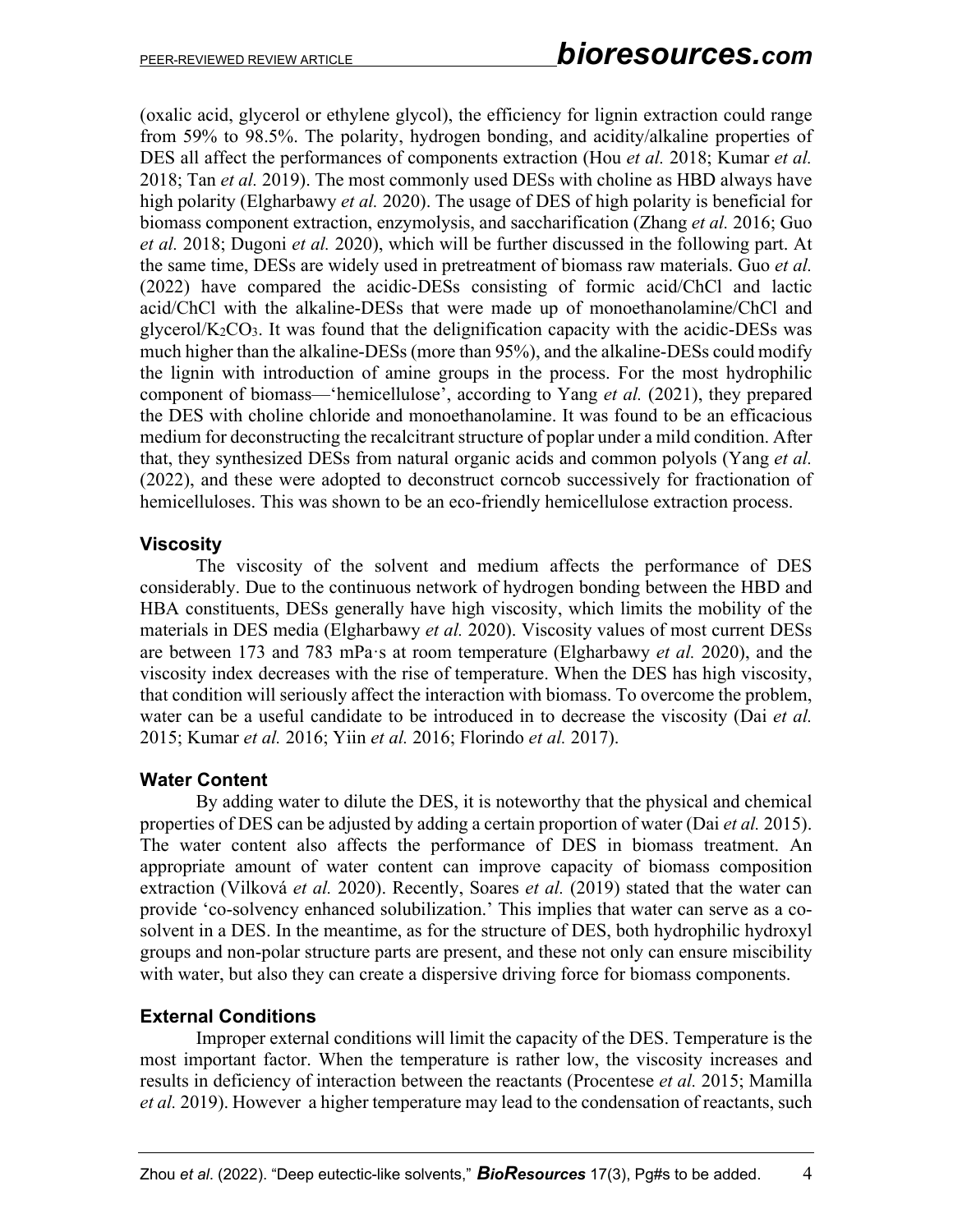as the lignin (Alvarez-Vasco *et al*. 2016), and that is also detrimental to the biomass treatment (Kohli *et al.* 2020), even reducing the bioactivity of the extracts (Hsieh *et al.* 2020; Wang *et al.* 2020a). Furthermore, the solid-liquid ratio is another important factor. When the proportion of solid is too high, the efficiency will decrease significantly (Bentley *et al.* 2020).

## **The Toxicity of DESs**

Among the current, widely-used DESs, some of them are recognized as low toxic. They are popular, owing to the distinct advantages of biodegradability, recyclability, and almost no volatility (Hayyan *et al.* 2013; Florindo *et al.* 2019; Barbieri *et al.* 2020). When it is used as extraction agent of drugs or food, certainly, the choice of DES is more stringent. Panić *et al.* (2021) showed that when using betaine or thymol as HBA, and ethylene glycol, glucose, sucrose, or decanoic acid as the HBD, the extracts possessed desirable activity toward the growth of normal human keratinocytes. At the moment, there is no denying that some DESs are also slightly toxic (Zargar *et al.* 2022), but they are still much less toxic than some ionic liquids (Musarurwa and Tavengwa 2021). More importantly, there is also less information available to give a conclusion, which means that further study is necessary. In fact, there are many other factors affecting the properties of DESs. But the factors have up to this point remained scattered in various published literature, and there has been a lack of systematic research.

## **DESs – THE GREEN MEDIUM FOR BIOMASS TREATMENT AND NANOCOMPOSITES**

In recent years, DESs have gained massive attention in a lot of fields (Shishov *et al.* 2020), such as biorefinery, electrochemistry, biomedical/medicine, electrochemical analysis, and preparation of functional composite materials, *etc*. Among the rest, the potential of using the DESs as a green medium in biomass treatment and transformation is vast. That is to say, DESs can react with biomass, which can lead to the transformation (Majová *et al.* 2017; Tian *et al.* 2022), fractionation (Chen and Wan 2018), separation (Loow *et al.* 2017; Kumar *et al.* 2020), and modification (Smirnov *et al.* 2020; Douard *et al.* 2021) of biomass components. The separation of the main components – lignin and cellulose has been extensively studied (Smirnov *et al.* 2020; Douard *et al.* 2021). Highly valuable but trace components, such as phenolics and anthocyanins (Cao *et al.* 2018), also have been extracted from biomass resources, by which it is feasible to obtain various extracts for direct-use and later-use. Not only that, some DES can affect the microstructure of biomass, serve as an auxiliary for the preparation of biomass nanoparticles, or control the formation of composites (Smirnov *et al.* 2020; Douard *et al.* 2021; Luo *et al.* 2022) Thus, it can be said that DESs have a myriad of promising applications in biorefinery, agriculture, analytical chemistry, food safety, and so on.

## **Extraction and Microextraction**

The most well-known function of DESs is to extract components from biomass resources. And then, by breaking the hydrogen bond network., *etc.* between the solvents, certain components can be induced to precipitate out of the DES solution. This also provides the advantage of recycling. Some DESs are easily recovered by adding water, or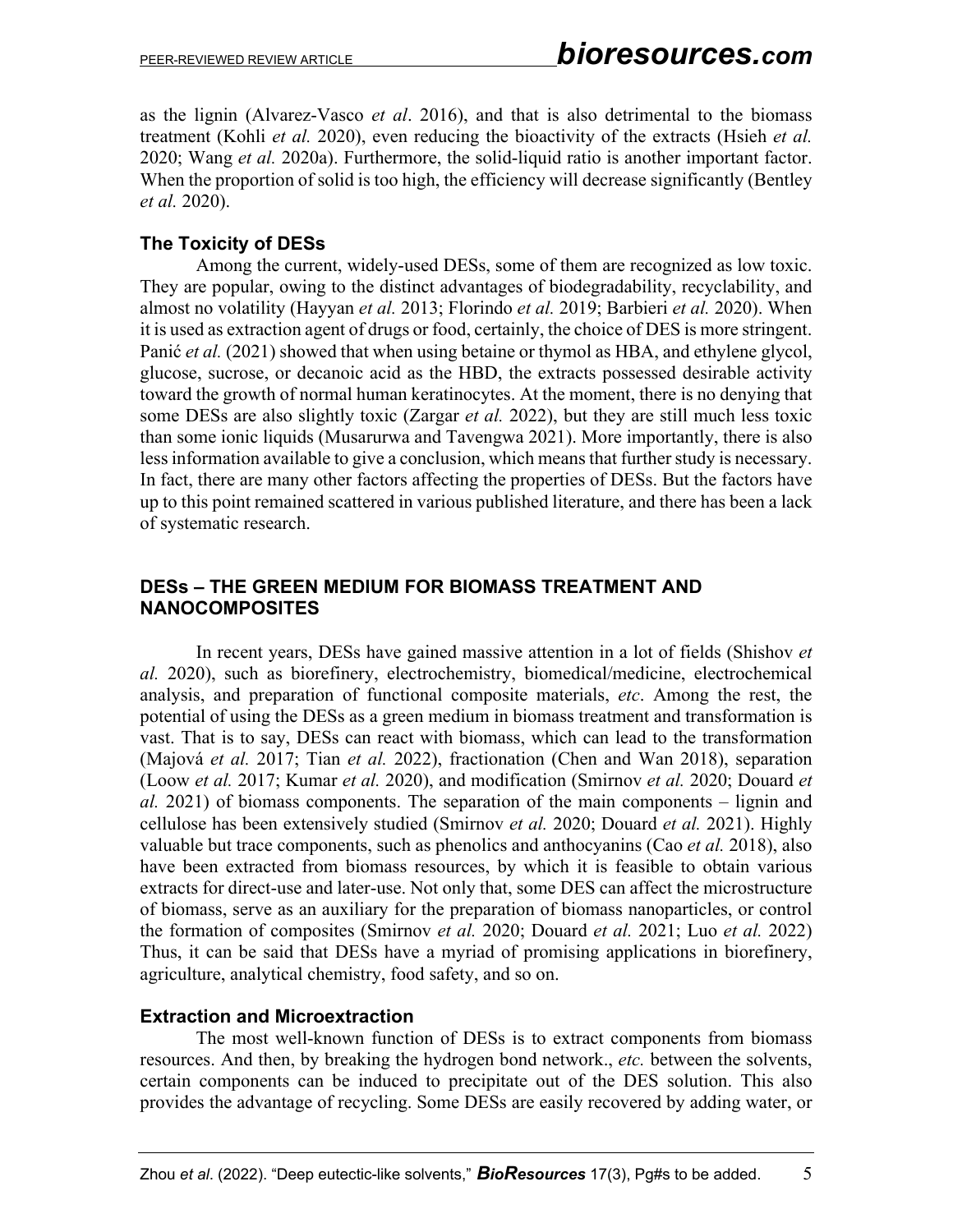with vacuum distillation (Luo *et al.* 2022; Tian *et al.* 2017; Shen *et al*. 2019). There are multifarious substances that can be dissolved in DESs, such as metals (Abbott *et al.* 2004), bioactive substances (Wagle *et al.* 2014; Gállego *et al.* 2015), and protein (Chen *et al.* 2021). It is interesting to find that when it is used to extract proteins, DESs have much higher extraction efficiency and recovery rate than water and conventional organic solvents (Nakhle *et al.* 2021). The DESs also can be used in both liquid-solid extraction and liquidliquid extraction, especially in the analytical chemistry field (Raj 2020; Tang *et al.* 2021). DES also produces great value in liquid-phase microextraction techniques (Shishov *et al.* 2019; Li *et al.* 2020a). This part focuses on the applications of DES in biomass treatment and the mechanisms.

#### *Lignin extraction and separation*

DESs have been widely applied in biomass treatment for lignin extraction in recent years. The DESs with different properties can be used to extract lignin in different ways. In the case of DESs containing ChCl, they could selectively extract lignin via cleaving lignin-carbohydrate linkages and lignin ether bonds, as well as by the formation of hydrogen bonds with lignin (Guo *et al.* 2022). It was thought that the alkaline-DES, *e.g.* DES composed of ChCl and urea, can produce ammonia, and which can lead to the destruction of the structure of lignin (Simeonov and Afonso 2016). As for the acidic-DES, Li *et al.* (2021a) have studied the interaction of Brønsted acidic DES based on ChCl and p-toluenesulfonic acid with alkali lignin (AL) at mild temperature. By comparing the chemical structure changes and the degraded small molecule products in the regenerated lignin, they were able to propose a possible theory. They proposed an attack of protons on the α-position of the hydroxy groups in the lignin alkyl side chains (Li *et al*. 2021). Moreover, Tan and coworkers (Li *et al.* 2017) found that lignin could be extracted by DES at room temperature with an extraction efficiency as high as 91.8%.

According to Liu *et al.* (2017), the extracted lignin samples with DES have high purity (96%), and low molecular weight. In order to improve the efficiency of component separation from biomass, microwave and/or ultrasonic energy was introduced (Liu *et al.* 2017; Chen and Wan 2018; Mansur *et al.* 2019; Kohli *et al.* 2020).

For the rest, some representative research results are summarized in Table. 3. It is obvious that different DESs and means of assistance result in different effects on various raw materials.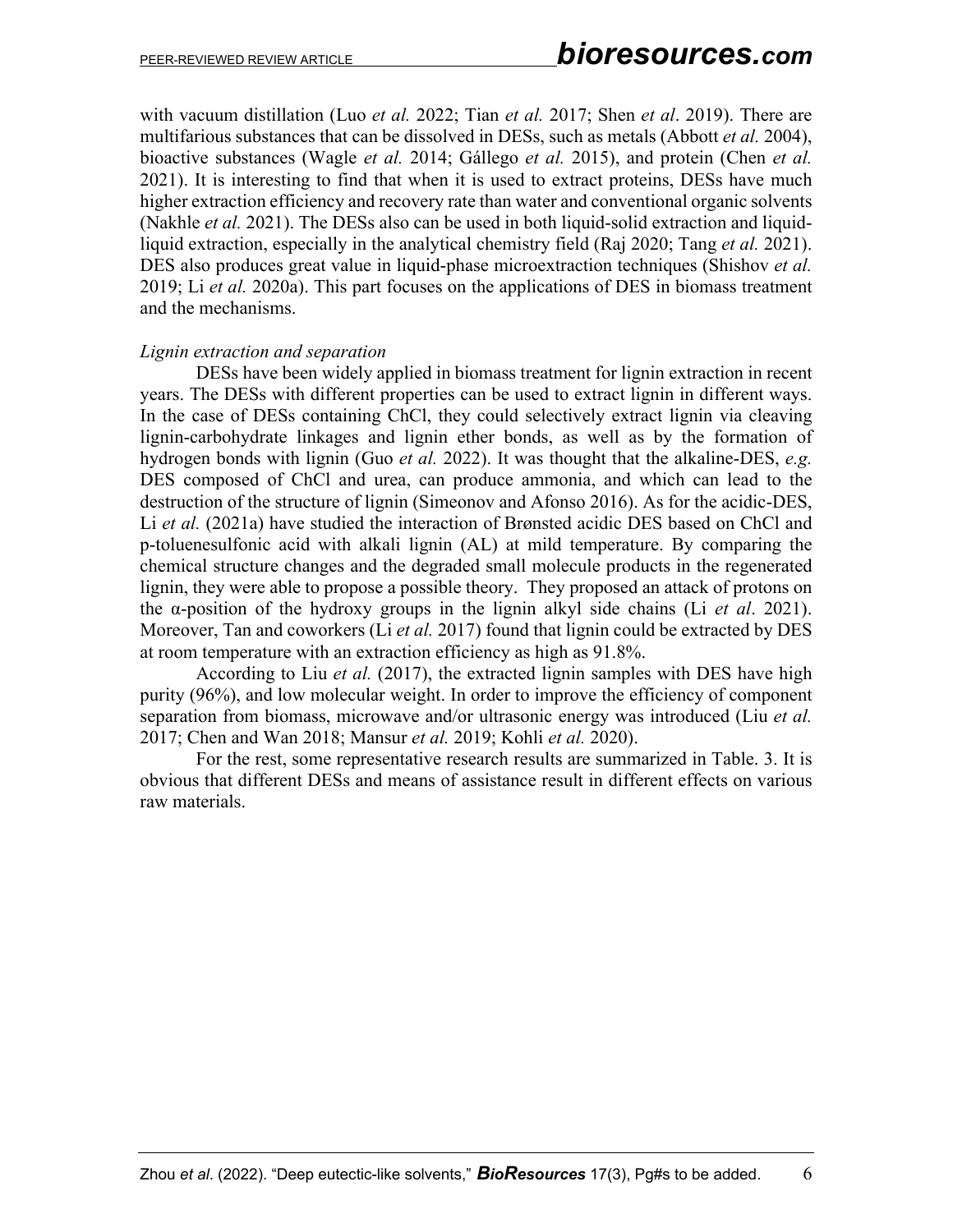## **Table 3.** Summary of Typical Extraction of Lignin from Biomass Resources with DESs

|                |                      |                    |                |                   |                   | <b>Delignification</b> |                           |
|----------------|----------------------|--------------------|----------------|-------------------|-------------------|------------------------|---------------------------|
| No.            | <b>Feedstock</b>     | <b>HBD</b>         | <b>HBA</b>     | <b>Mole ratio</b> | <b>Conditions</b> | or Extraction          | <b>Reference</b>          |
|                |                      |                    |                |                   |                   | $(\% )$                |                           |
| $\mathbf{1}$   | Willow               | Lactic acid        | ChCl           | 10:1              | 20 °C, 12 h       | 91.8%                  | (Li et al. 2017)          |
| $\mathbf{2}$   | Rice straw           | Lactic acid        | ChCl           | 5:1               | 60 °C, 12 h       | 60%                    | (Kumar et al. 2016)       |
| 3              | Eucalyptus           | Lactic acid        | ChCl           | 10:1              | 110 $°C$ , 6 h    | 80%                    | (Shen <i>et al.</i> 2019) |
| 4              | Sugarcane<br>bagasse | Lactic acid        | ChCl           | 5:1               | 80 °C, 12 h       | 50.6%                  | (Satlewal et al. 2018)    |
| 5              | Corncob              | Oxalic acid        | ChCl           | 1:1               | 90 °C, 24 h       | 98.5%                  | (Ma et al. 2016)          |
| 6              | Corncob              | Glycerol           | ChCl           | 2:1               | 150 °C, 15 h      | 59%                    | (Procentese et al. 2015)  |
| $\overline{7}$ | Corncob              | Ethylene glycol    | ChCl           | 2:1               | 90 °C, 24 h       | 87.6%                  | (Zhang et al. 2016)       |
| 8              | Poplar               | Oxalic acid        | ChCl           | 1:1               | Microwave,        | 80%                    | (Liu et al. 2017)         |
|                |                      |                    |                |                   | 3 min             |                        |                           |
| 9              | Panicum              | Ethylene glycol,   | GH             | 1.94:0.06:1       | 120 °C, 6         | 82.1%                  | (Chen et al. 2019b)       |
|                | virgatum             | <b>PTSA</b>        |                |                   | min               |                        |                           |
| 10             | Corncob              | Lactic acid        | <b>BTMAC</b>   | 2:1               | 140 °C, 2h        | 63.4%                  | (Guo et al. 2019)         |
|                |                      | Glycerol, aluminum |                |                   |                   |                        | (Xia et al. 2018)         |
| 11             | Poplar               | chloride           | ChCl           | 1:0.28:2          | 120 °C, 4 h       | 95.46%                 |                           |
|                |                      | hexahydrate        |                |                   |                   |                        |                           |
| 12             | Corncob              | Lysine             | <b>Betaine</b> | 1:1               | 60 °C, 5 h        | 49.06%                 | (Liang et al. 2020)       |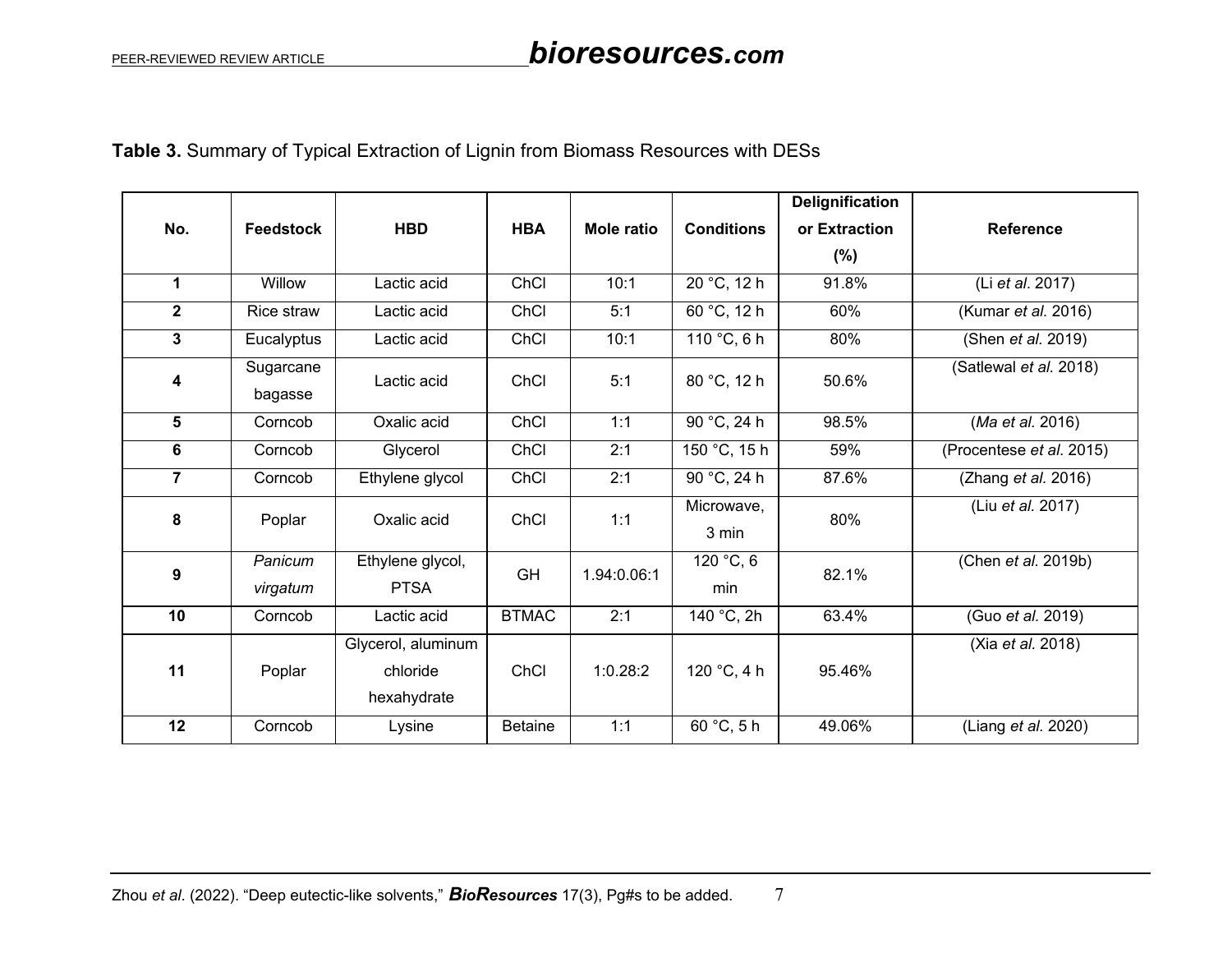### *High value-added natural products extraction*

DES is commonly regarded as an effective alternative to organic solvents (Oomen *et al.* 2020). The antioxidant capacity for the extracts and practical values of DES were also highlighted (Wang *et al.* 2020b; Redha 2021). DESs have also been adopted to extract high valuable substances from natural resources, including flavonoids, phenols, alkaloids, polysaccharides, volatile, and anthocyanins (Cui *et al.* 2015; Wei *et al.* 2015; Wang *et al.* 2017; Chanioti and Tzia 2018; Zang *et al.* 2020). In case of phenols, their antibacterial and anti-inflammatory properties have been demonstrated, so the efficient extraction has been widely studied. According to Lu and Liu (2020), the formation of 'Ch-DES/Phenolic Compounds supramolecule' appears to be the key step in such a process.

DESs have also attracted interest in the aspect of the natural trace components with high value. Li and Row (2021) developed an interesting sensitive microsphere, which highlighted the feasibility of using DES (ChCl : p-hydroxybenzoic acid  $=1:1$ ) as both a functional monomer and template for the extraction of p-hydroxybenzoic acid. The extraction capacity was as high as  $46.3 \text{ mg/g}$  under the optimized conditions. In addition, multi-component extraction is also realized by DES, according to the report of Wei *et al.* (2015). It was found that DES, composed of ChCl and maltose, had a much higher extraction capacity of different polarity compounds than conventional solvents. Table 4 lists some representative examples to illustrate the versatility of the DESs.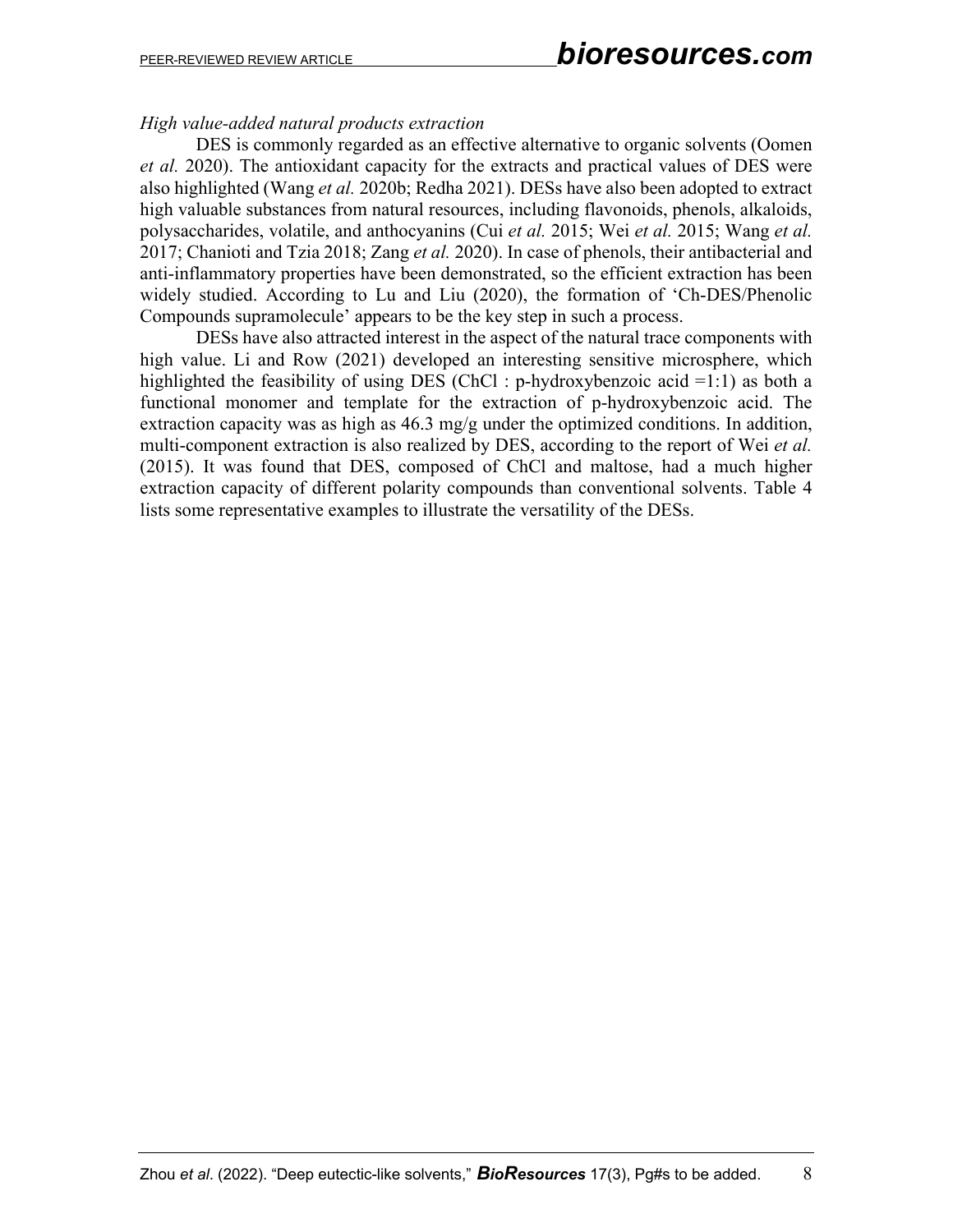**Table 4.** Some Representative Examples of High Value-added Products Extraction

| <b>Natural</b><br><b>Product</b>         | <b>Feedstock</b>   | <b>DES</b>                                                     | <b>Mole</b><br>Ratio | <b>Solid Ratio</b><br>(mL/g) | <b>Conditions</b>                                   | Yield                                  | Antioxidant<br><b>Activity</b>    | <b>Reference</b>                             |
|------------------------------------------|--------------------|----------------------------------------------------------------|----------------------|------------------------------|-----------------------------------------------------|----------------------------------------|-----------------------------------|----------------------------------------------|
| Proantho-cya-<br>nidin (PAC)             | Ginkgo<br>biloba   | ChCl/malonic<br>acid                                           | 1:2                  | 10.57/1                      | 65 °C, 53 min, wa-<br>ter content 55%<br>(w/w)      | 22.19±0.71 mg/g                        | A little less than<br>methanol    | (Cao et al. 2018)                            |
| Oleuropein,<br>verbascoside<br>and rutin | Olive leaf         | citric acid/lac-<br>tic acid                                   | 1:4                  |                              | 48.9% of water in<br>DES for 60 sec at<br>13310 rpm | 15.50, 5.51<br>$0.98$ mg/g reps        |                                   | (Şahin et al.<br>2021)                       |
| HSYA and<br><b>ASYB</b>                  | Safflower          | L-Proline/<br>Malic Acid                                       | 1:1                  | 1/0.2                        | 50 °C,30 min, 200<br>W ultrasonic as-<br>sisted     | 32.83 and 8.80<br>mg/g                 | Bioavailability<br>is much higher | (He et al. 2020;<br>Tong <i>et al.</i> 2021) |
| <b>Betalains</b>                         | Beet root<br>waste | MgCl <sub>2</sub> ·6H <sub>2</sub> O/<br>urea                  | 1:1/2:1              | 30/1                         | 25 °C, 3 h<br>ultrasonic assisted                   | A similar content<br>to water extracts | Betalain is of<br>great stability | (Hernández-<br>Aguirre et al.<br>2021)       |
|                                          |                    | * HSYA: hydroxysafflor yellow A, ASYB: anhydrosafflor yellow B |                      |                              |                                                     |                                        |                                   |                                              |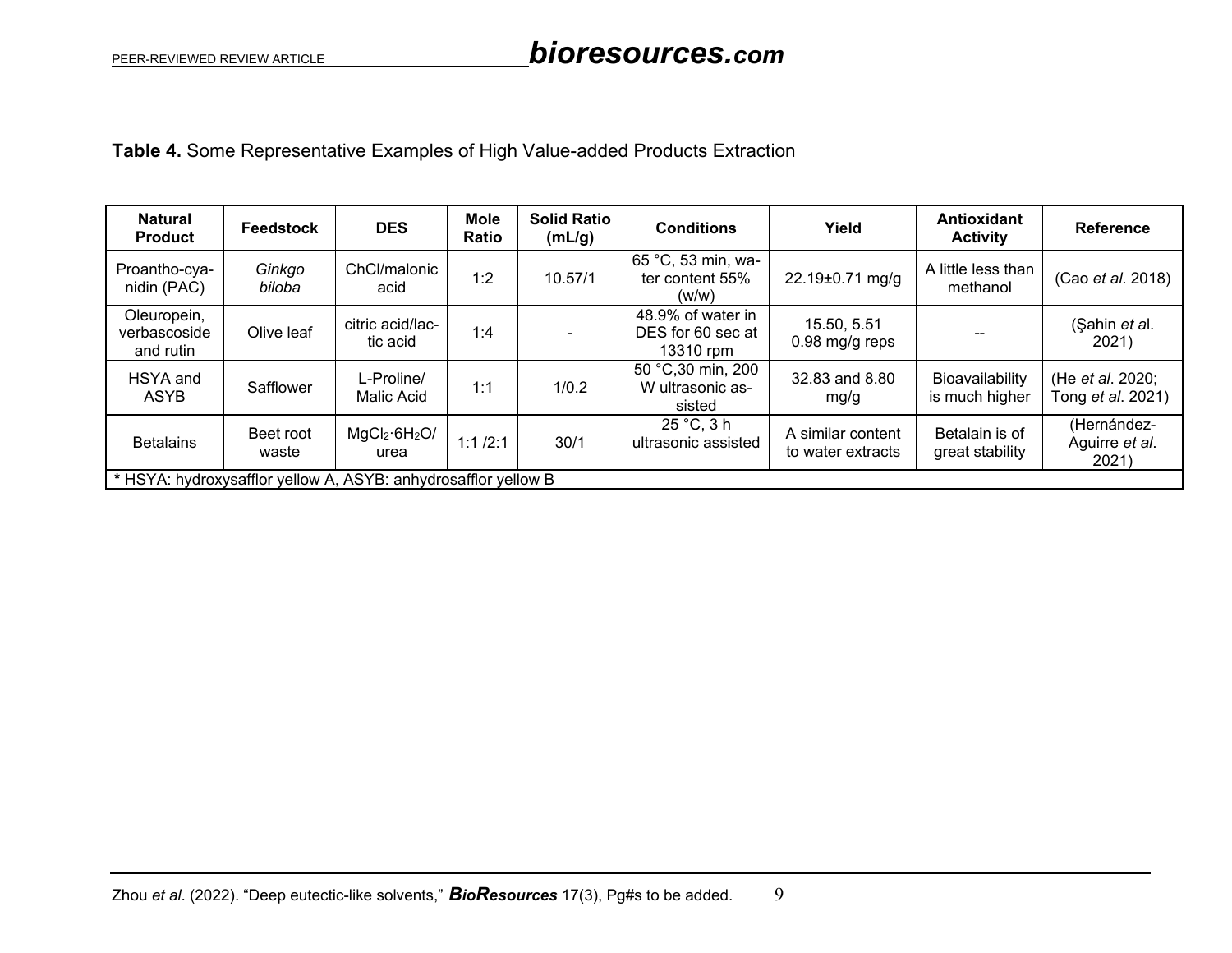#### **Nanomaterials and Nanocomposites**

In addition to extracting components from biomass (Park *et al.* 2021), DESs also play a key role in obtaining biomass derived nanomaterials and nanocomposite processing. In this part, the biomass derived nano-lignin, nanocellulose (usually used as the reinforcement), as well as the related nanocomposites developed with DESs as medium or template are reviewed concisely. As shown in Table 5, changes in structure and size of lignin/cellulose after the DES pretreatment are noted, and these will be explained in the next section.

#### *Cellulose nanocrystals*

DESs have been applied as a pretreatment for biomass transformation and application (Chen *et al.* 2019a; Elgharbawy *et al.* 2020). With the progress of the research, it was found that DES can change the properties of natural cellulose, which means that it has the potential for transformation of nanocellulose/cellulose nanocrystal (Chang *et al.* 2021). Smirnov *et al.* (2020) used DES composed of ChCl and urea; they successfully prepared cellulose nanocrystals (CNCs) with microcrystalline cellulose as the raw material. The findings revealed that a key step in this process was the hydrogen bond formation of the hydrogen bonds between the hydroxyl groups in cellulose with the carbonyl groups of urea.

Other important function came from the chloride ions destructed from the DES, which retained the crystal structure of cellulose (Iβ) and the swelling behavior of cellulose (amorphous cellulose) was the key issue for making CNCs. Dourd *et al.* (2021) reported their work on preparation of cellulose nanocrystals (CNCs) with crystallinity index of  $80\pm1\%$  in 35.5 $\pm$ 2.7% yield from recycled cotton fibers from the industry paper with acidic NADES composed of ChCl and oxalic acid dihydrate in a molar ratio of 1:1. Kumar *et al.* (2016) discovered that the crystallinity index ratio was marginally decreased by 2 to 3% after the rice straw was pretreated with some methods.

To avoid causing damage to cellulose structure, Yu *et al.* (2021) applied DES composed of ChCl and oxalic acid in a molar ratio of 1:1 to swell ramie fibers for further preparation of cellulose nanofibril. Obvious differences in the crystallinity and other properties were observed. Compared with other mature processing technology, DES can cleave the hydrogen bond of natural cellulose, expand and disperse cellulose, which provided an environmentally-friendly candidate for processing of cellulose nanofibril (CNF) films.

#### *Nano-lignin and nanocomposites*

The process of lignin from biomass raw materials with DESs has already been discussed in this chapter. Moreover, DESs can also regulate the morphology and structure of lignin to prepare nano-lignin and lignin nanocomposites. Lignin nanoparticles (LNPs) are promising candidates for preparation of next-generation functional nanocomposites. Lignin nanocomposites can be prepared safely and innocuously through a simple process and used in industrial production by enrolled DESs in the process.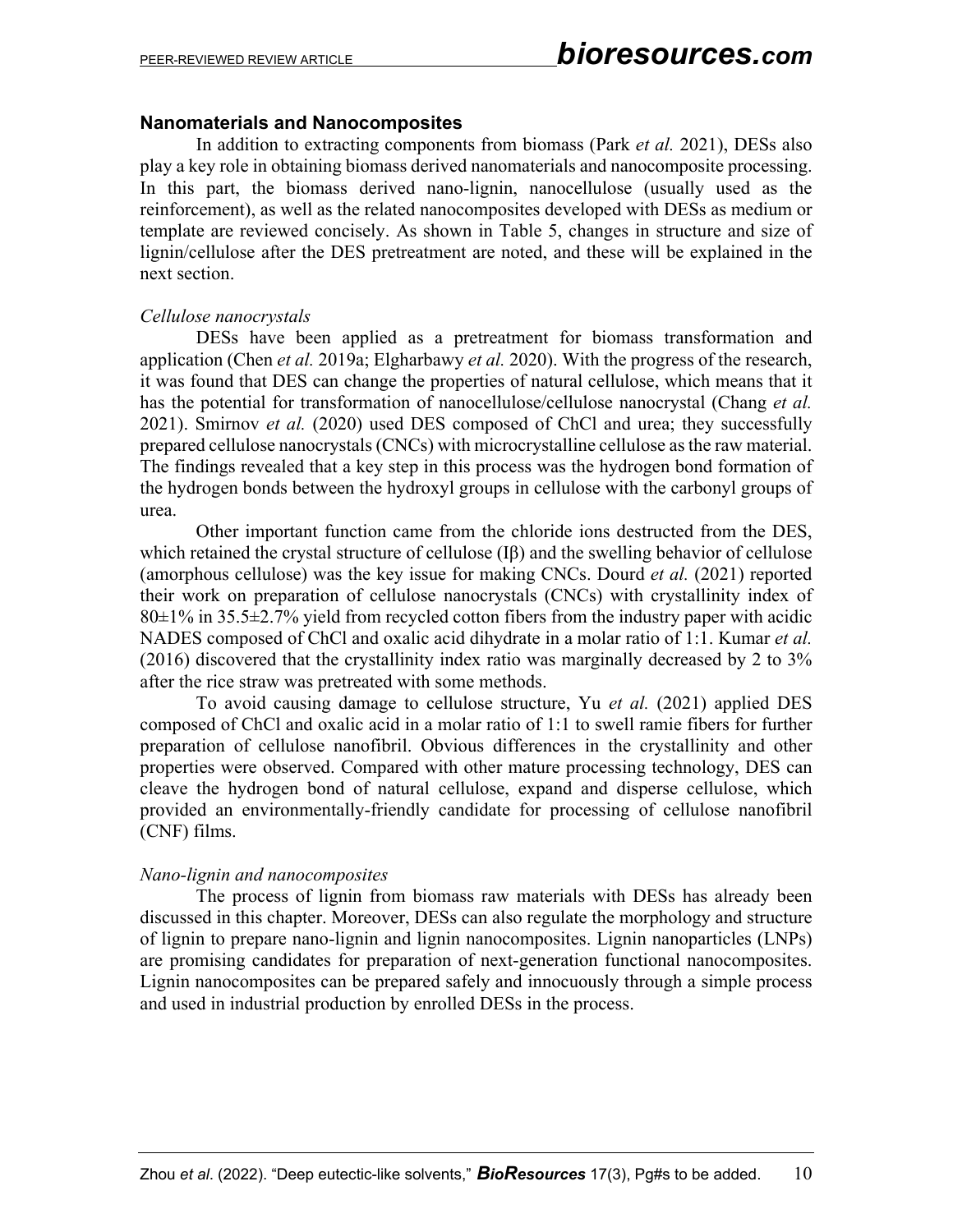According to Luo *et al.* (2022), kraft lignin was dissolved completely in DES composed of ChCl and ethanolamine in ratio of 1 to 6, after 2 h at ambient temperature to conveniently prepare homogeneous spherical lignin nanoparticles with sizes ranging from 123.6 to 140.7 nm, using a solvent-antisolvent method. LNPs with sodium alginate (SA) were also integrated to prepare SA/LNPs composite bend (nano adsorbent), which presented high efficiency of 97.1% in removing methylene blue. The nano-lignin composite contained both hydrophobic groups and hydrophilic groups, which makes it possible for formation uniform hydrophilic nano-micelles in aqueous solutions. Nanolignin with various morphologies has also been prepared. Tian *et al.* 2017) demonstrated the feasibility to obtain and high-value lignin nanoparticles with core-shell structure in uniform sizes with average particle size of 195 nm and shell thickness about 10 to 20 nm. The zeta-potential value was tested to be  $-37.5$  mV, which indicated the high stability. The lignin nanoparticles were judged to be promising candidates for degradable nanocomposite films with PVA matrix.

#### *Nanocomposites*

The nanocomposites, which can be defined as combinations of materials having at least one external nanoscale dimension or having internal nanoscale structure, is the very important branch in material field (Ray and Salehiyan 2020). At the same time, the treatment with DESs is an effective way to prepare nanocomposites. Based on their capabilities for dissolving and modification, DESs can be used to prepare high performance and functional nanocomposites.

Liu *et al.* (2020) used microwave action to promote the DES composed of ChCl and LA with the ratio of 1 to 10. They obtained lignin-containing cellulose nanofibers (LCNFs) from the sugar cane bagasse and prepared LCNFs/ polyanionic nanocomposite film with tunable mechanical property and nice UV-resistance by changing the dosage of LCNFs. DES was able to promote the esterification lignin of nanoparticles.

As reported by Zhang *et al.* (2021), the DES was prepared, which was composed of ChCl and LA in the molar ratio of 1 to 9. Mechanical colloid milling was used to obtain esterified lignocellulose nanofibers (LCNFs) from lignocelluloses raw material, and then with a direct blending, the LCNF/polylactic acid composites were prepared. The interfacial compatibility was considerably improved to reach 120.6% higher flexural property for the as-prepared polylactide-based nanocomposites, compared with pure polylactic acid. Besides, DESs also have many other important and interesting functions. According to Marcial *et al.* (2021), an acidic-DES composed of ChCl and Oxalic acid dihydrate was applied to *in situ* prepare nanocellulose dispersions (CNCs) in the styrene/divinylbenzene emulsions and further to obtain the microporous polymer composites through free radical polymerization with addition of initiator.

The more interesting point is achieved by tuning the compositions of DES to realize various aims. For example, in order to prepare porous biomass based supercapacitors, according to Chen *et al.* (2020), the urea and the functional DES were used, the DES was obtained by mixing ChCl and ZnCl2, which was taken as both soft template and nitrogen source. The urea decomposed, leading to the generation of ammonia and isocyanic acid and also the formation of nitrogen-containing groups through the substitution of aromatic hydroxy groups in lignin, which produced micropores in the material. Thus, a sustainable functionalization approach was demonstrated.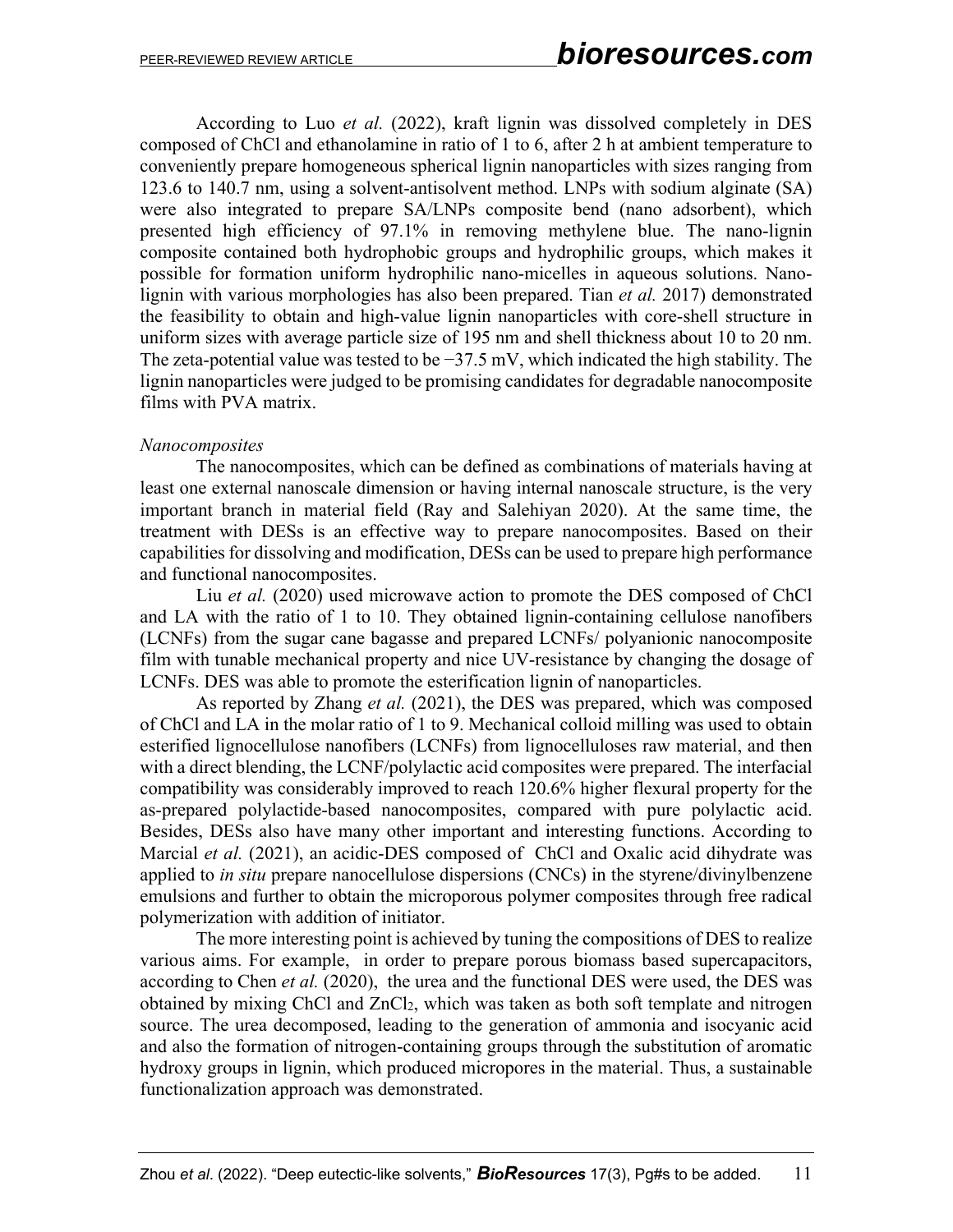**Table 5.** Changes in Product Structure and Size Caused by DES Pretreatment

|                                                                                       | <b>Feedstock</b>         |                                      | <b>DES</b>           |                |                                    | <b>Product</b>                                            |                                                                                                                                                                    |                                 |                          |
|---------------------------------------------------------------------------------------|--------------------------|--------------------------------------|----------------------|----------------|------------------------------------|-----------------------------------------------------------|--------------------------------------------------------------------------------------------------------------------------------------------------------------------|---------------------------------|--------------------------|
| <b>Structure</b>                                                                      | <b>Size</b><br>$(\mu m)$ | <b>Crystallinity</b><br><b>Index</b> | <b>Species</b>       | Molar<br>Ratio | <b>Assistant</b><br><b>Methods</b> | Average<br>Dimensions/<br><b>Product</b><br>Diameter (nm) |                                                                                                                                                                    | <b>Crystallinity</b><br>Index   | <b>Reference</b>         |
| Microcrystalline<br>cellulose                                                         | 20*100                   | 85%                                  | ChCI: urea           | 1:2            |                                    | <b>CNCs</b>                                               | 20 * 100 * 700                                                                                                                                                     | 80%                             | (Smirnov et al.<br>2020) |
| Cotton fibers                                                                         | 689*25                   | 79%                                  | ChCl: $C_2H_6O_6$    | 1:1            |                                    | <b>CNCs</b>                                               | 11*257                                                                                                                                                             | $80 \pm 1 \%$                   | (Douard et al.<br>2021)  |
| Cotton fibers                                                                         | $\blacksquare$           | 61%                                  | OA: betaine          | 1:2            | Ultrasonic<br>method               | <b>CNFs</b>                                               | 100-200                                                                                                                                                            | Increased<br>by $5\%$ to<br>20% | (Deng et al.<br>2022)    |
| Raw ramie<br>fibers                                                                   |                          |                                      | ChCl:<br>$C_2H_6O_6$ | 1:1            | Ball-mailing                       | <b>CNFs</b>                                               | 15 * 530                                                                                                                                                           | 79%                             | (Yu et al. 2021)         |
| Kraft lignin                                                                          |                          |                                      | ChCI: ETA            | 1:6            |                                    | <b>LNPs</b><br>123.6-140.7<br>$\blacksquare$              |                                                                                                                                                                    |                                 | (Luo et al. 2022)        |
| Woody biomass                                                                         |                          |                                      | LA:betaine           | $\blacksquare$ |                                    | <b>LNPs</b>                                               | 195                                                                                                                                                                |                                 | (Tian et al.<br>2017)    |
| Prepared<br>lignocelluloses                                                           |                          | 71.04%                               | ChCl:LA              | 1:9            | Colloid mill                       | <b>LCNFs</b>                                              | Tens-few hundred<br>nanometers                                                                                                                                     | 73.43%                          | (Zhang et al.<br>2021)   |
| Energy cane<br>bagasse                                                                |                          |                                      | ChCI:LA              | 1:10           | Microwave<br>irradiation           | <b>LCNFs</b>                                              | Tens of<br>nanometers                                                                                                                                              |                                 | (Liu et al. 2020)        |
| Corncob<br>fragments                                                                  |                          |                                      | ChCl:AC              | 1:2            | Enzymatic<br>hydrolysis,<br>etc.   | <b>LCNFs</b>                                              | 60-90                                                                                                                                                              | 77.21%                          | (Li et al. 2021)         |
| cellulose fibrils lignin nanoparticles, LCNFs: lignin-containing cellulose nanofibers |                          |                                      |                      |                |                                    |                                                           | *ETA: ethanolamine, C2H <sub>6</sub> O <sub>6</sub> : oxalic acid dihydrate, OA: oxalic acid, LA: lactic acid, AC: acetic acid CNCs: cellulose nanocrystals, CNFs: |                                 |                          |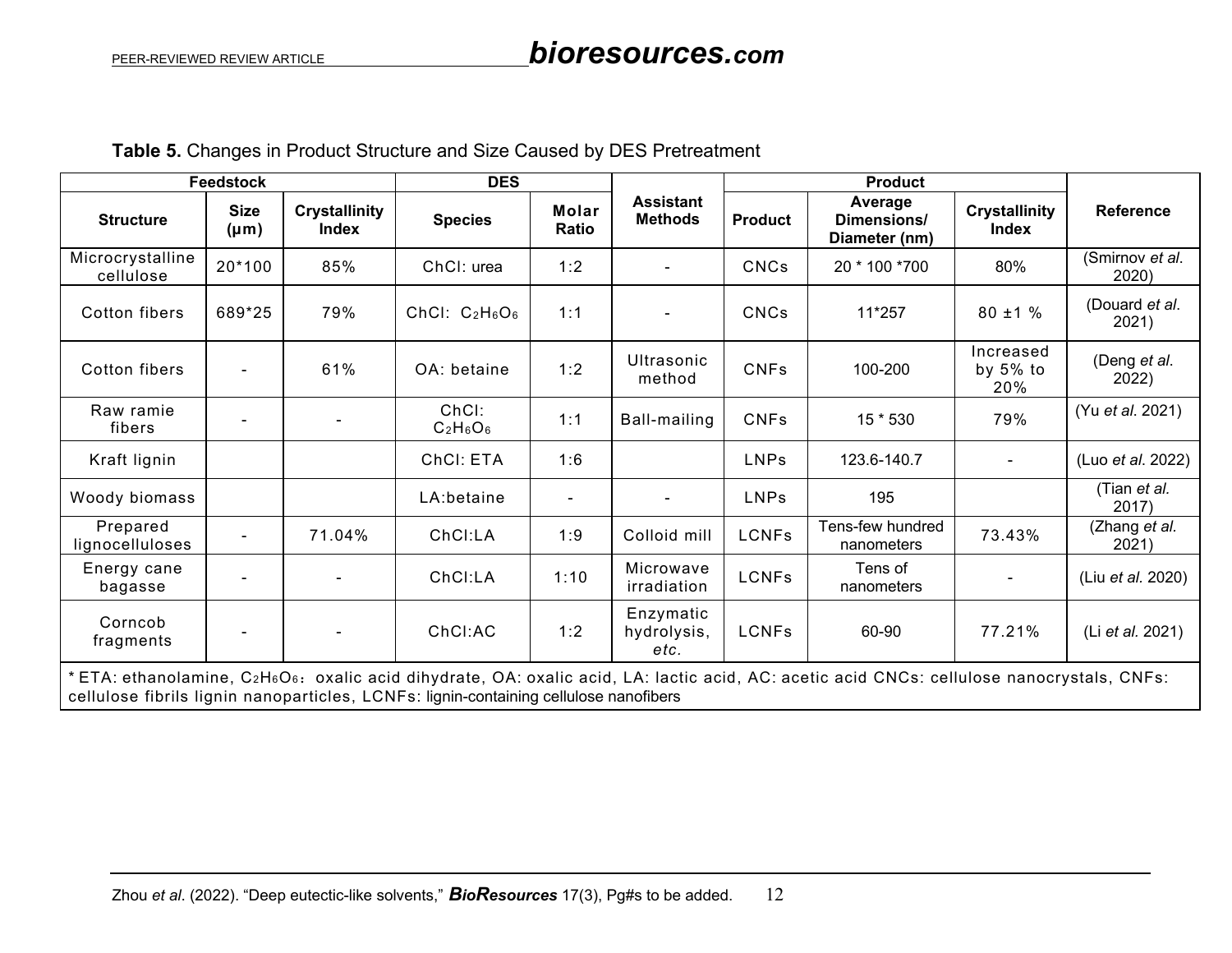## **OTHER APPLICATIONS WITH BIOMASS**

#### **Pretreatment to Improve Enzymolysis or Saccharification Efficiency**

Enzymatic saccharification is a significant domain of biorefinery, which is of global interest. Saccharification is an important way to rationally utilize biomass and reduce the waste of biological resources (Guo *et al.* 2018; Wang and Lee 2021). During the pretreatment, DES can decrease the recalcitrant properties of biomass raw materials. Part of the lignin component can be removed from biomass, and the polysaccharide components, cellulose and hemicelluloses, will then be accessible (Zhang *et al.* 2016; Thi and Lee 2019; Dugoni *et al.* 2020; Xie *et al.* 2021). Moreover, several studies have shown that the acidic-DES pretreatment could enhance the cellulose reactivity, leading to improved efficiency of saccharification. Tian *et al.* (2020) studied the pretreatment of lignocellulosic raw materials with mild acidic-DESs, and the results showed that the available area and porosity of the resulting cellulose were significantly increased. Table 6 summarizes some representative reported results.

#### **Modification of the Compositions of Biomass**

It is necessary to conduct chemical modifications to meet the requirement of application of biomass derived materials in some circumstances. DES can also play a key role in the process. Many studies have shown that DES can be useful in the chemical modification of cellulose. As early as in 2005, research on the modification of cellulose with DES has been reported (Abbott et al. 2005) in efficient acetylation of monosaccharides and cellulose with acetic anhydride. Moreover, Li *et al.* (2020b) proposed a feasible approach to convert glucose and cellulose to levulinic acid using phosphotungstic acid as the catalyst in DES medium. The modified cellulose can also have outstanding adsorption properties, tunable hydrophilic or hydrophobic characteristics, forming hydrogels, *etc*. (Yang *et al.* 2019; Lakovaara *et al.* 2021; Long *et al.* 2021). More interestingly, DES can react with the substrates to modify their structures. The properties of lignin obtained by using different DES would be changed, including introducing functional groups (Hong *et al.* 2016), causing structural damage (Li *et al.* 2022; Tan *et al.* 2020), leading to greater reactivity (Xian *et al.* 2021), and increasing the active sites of lignin (Xiong *et al.* 2020). Some studies have even shown that chitosan or others could also be modified in DES medium (Rangel *et al.* 2020).

#### **Some Special Functions**

There are many new interesting studies on DESs in the field of biomass (Adamus *et al.* 2018). The DESs still have great potential to be disclosed in the future. Da Silva *et al.* 2021) found that DES could be used as a carrier to increase oral absorption of bioactive compounds such as anthocyanins. Ling *et al.* (2019) applied DES to mediate formation of cotton cellulose nanocrystals (DCNCs), which would provide a convenient, sensitive sensor applicable for improving colorimetric point of care protease biomarker detection. Vorobiov *et al.* (2021) prepared the electrolyte films of the chitosan/DES, which presented pretty good ion conductivity and electrochemical stability. According to the authors, the chitosan /DES electrolytes were helpful for designing a bio-based and flexible supercapacitors.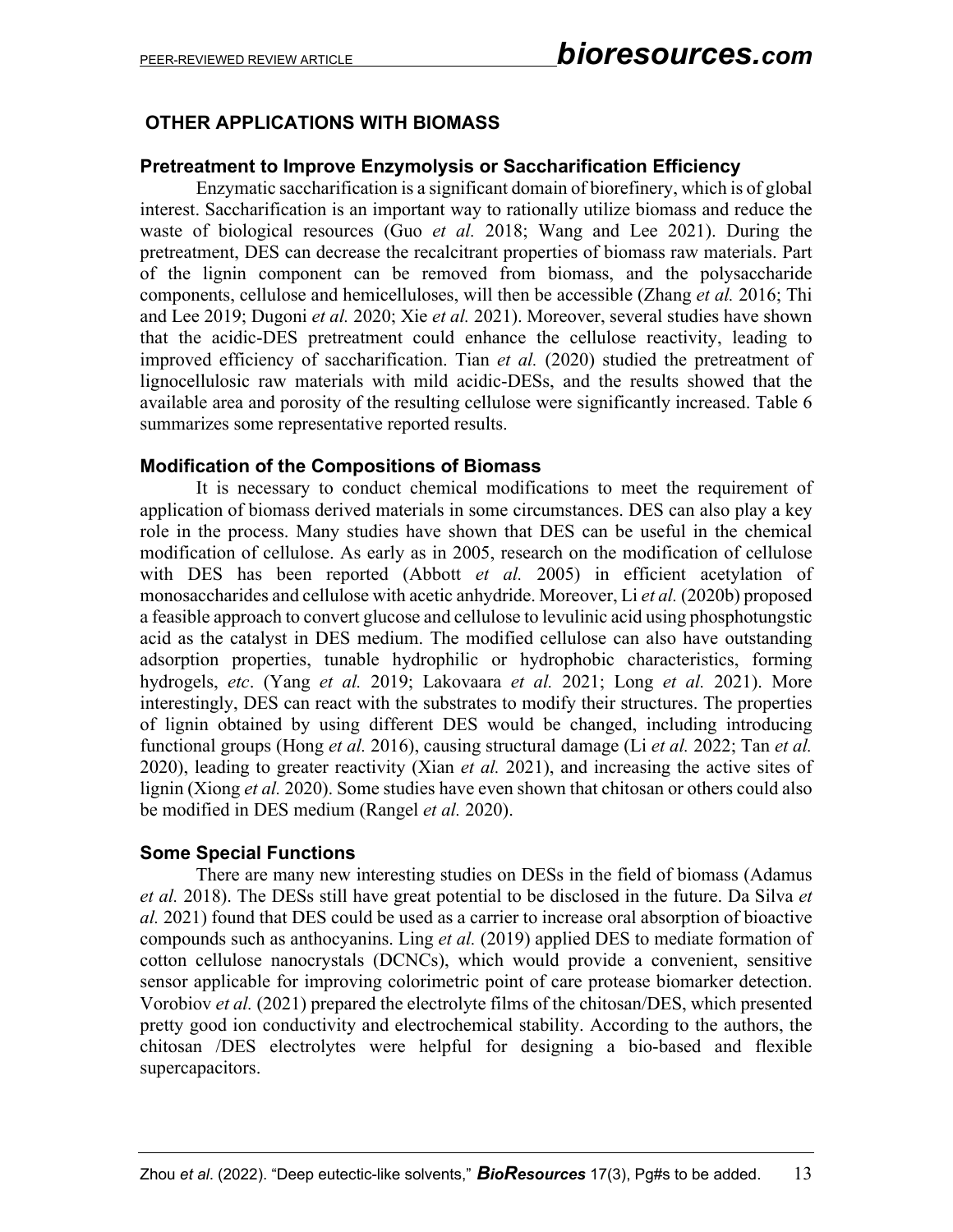## **Table 6.** Pretreatment for Improving the Enzymolysis Efficiency

| Feedstock            | Pretreatment                                    | <b>DES</b>                                             | Mole<br>Ratio | Removal                     | <b>Pretreatment</b><br><b>Conditions</b>                 | <b>Enzymatic Digestibility</b>           | <b>Reference</b>       |
|----------------------|-------------------------------------------------|--------------------------------------------------------|---------------|-----------------------------|----------------------------------------------------------|------------------------------------------|------------------------|
| Poplar               | Particles sizes<br>of 40-60 mesh<br>and dewaxed | ChCl/mono-<br>ethanolamine                             | 1:6           | <b>Hemicelluloses</b>       | 140 °C, 6 h                                              | Increased by 6.6 times                   | (Yang et al.<br>2021)  |
| Wheat straw          | Fibrillated with<br>extruder                    | ChCl/guaiacol<br>/AICI <sub>3</sub>                    | 25:50:1       | Hemicellulose<br>and lignin | 80-130 °C, 1 h                                           | Complete enzymatic<br>digestibility      | (Huang et al.<br>2021) |
| Poplar or<br>bamboo  | Fibrillated with<br>extruder                    | ChCl/guaiacol<br>/AICI <sub>3</sub>                    | 25:50:1       | Hemicellulose<br>and lignin | 80-130 °C, 1 h;<br>After alkali washing                  | Near 100% hydrolysis yield               | (Huang et al.<br>2021) |
| Poplar wood          | Sawdust of 40-<br>60 mesh                       | Ethylene glycol<br>/ChCl/ AICI3                        | 1:2:0.1       | Hemicellulose<br>and lignin | After hydrothermal<br>and at 100 °C, 10<br>min microwave | The efficiency increased by<br>about 80% | (Ma et al.<br>2021)    |
| Radiata Pine         | Particle sizes of<br>40-60 mesh                 | Benzyltrimethyl<br>ammonium<br>chloride/formic<br>acid | 1:2           | Hemicellulose<br>and lignin | 150 °C, 120 min                                          | Reached at 92.4%                         | (Xie et al.<br>2021)   |
| Hybrid<br>Pennisetum | Grind                                           | ChCl/glycerol/F<br>eC1 <sub>3</sub>                    |               | Hemicellulose<br>and lignin | 120 °C, 6 h                                              | 99.5%, six-fold higher                   | (Wang et al.<br>2020c) |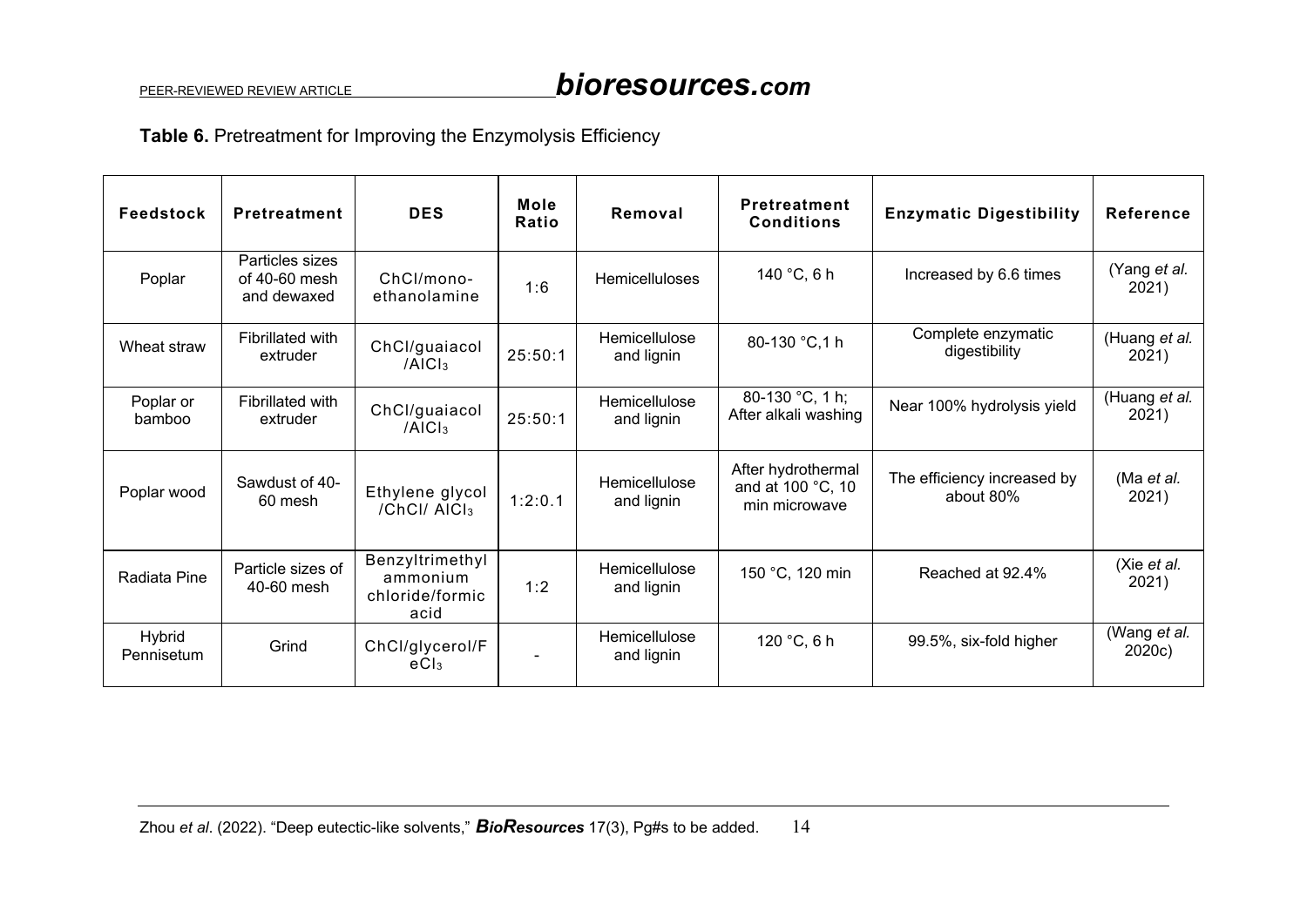### **CONCLUDING STATEMENTS**

In summary, DESs are green solvents with many prominent advantages. They not only can be used as the powerful agent to extract components from biomass, but numerous DESs can also be designed and prepared aiming at different application scenarios. DESs demonstrate richness and great application potential. Herein, the applications mainly in biomass composition extraction, and derived nanomaterials have been reviewed. However, we can only provide the prelude pages in the field of DESs related works. There is still a lot of uncertainty in DESs. In the future, DESs definitely can be applied in many other new ways, and the structures and applications of DESs will also tend to be more versatile and diverse, as well as new manufacturing technologies. It should be seriously pointed out that how to realize scaling-up the application of DESs in biomass processing remains a challenge. It is worth affirming that the development of DESs has just started, but there is no doubt that the DESs are rich in terms of application potential.

### **ACKNOWLEDGMENTS**

We acknowledge the financial support from the Science and Technology Project of Sichuan Province (NO.2018HH0087) and the Sichuan Major Science and Technology Project (NO.2019ZDZX0018)

## **REFERENCES CITED**

- Abbott, A. P., Bell, T. J., Handa, S., and Stoddart, B. (2005). "O-Acetylation of cellulose and monosaccharides using a zinc based ionic liquid," *Green Chemistry* 7(10), 705- 707. DOI: 10.1039/b511691k
- Abbott, A. P., Boothby, D., Capper, G., Davies, D. L., and Rasheed, R. K. (2004). "Deep eutectic solvents formed between choline chloride and carboxylic acids: Versatile alternatives to ionic liquids," *Journal of the American Chemical Society* 126(29), 9142-9147. DOI: 10.1021/ja048266j
- Abbott, A. P., Capper, G., Davies, D. L., Rasheed, R. K., and Tambyrajah, V. (2003). "Novel solvent properties of choline chloride/urea mixtures," *Chemical Communications* (1), 70-71. DOI: 10.1039/b210714g
- Adamus, J., Spychaj, T., Zdanowicz, M., and Jędrzejewski, R. (2018). "Thermoplastic starch with deep eutectic solvents and montmorillonite as a base for composite materials," *Industrial Crops and Products* 123, 278-284. DOI: 10.1016/j.indcrop.2018.06.069
- Alvarez-Vasco, C., Ma, R., Quintero, M., Guo, M., Geleynse, S., Ramasamy, K. K., Wolcott, M., and Zhang, X. (2016). "Unique low-molecular-weight lignin with high purity extracted from wood by deep eutectic solvents (DES): A source of lignin for valorization," *Green Chemistry* 18, 5133-5141. DOI: 10.1039/C6GC01007E
- Barbieri, J. B., Goltz, C., Cavalheiro, F. B., Toci, A. T., Igarashi-Mafra, L., and Mafra, M. R. (2020). "Deep eutectic solvents applied in the extraction and stabilization of rosemary (*Rosmarinus officinalis* L.) phenolic compounds," *Industrial Crops and Products* 144, article no. 112049. DOI: 10.1016/j.indcrop.2019.112049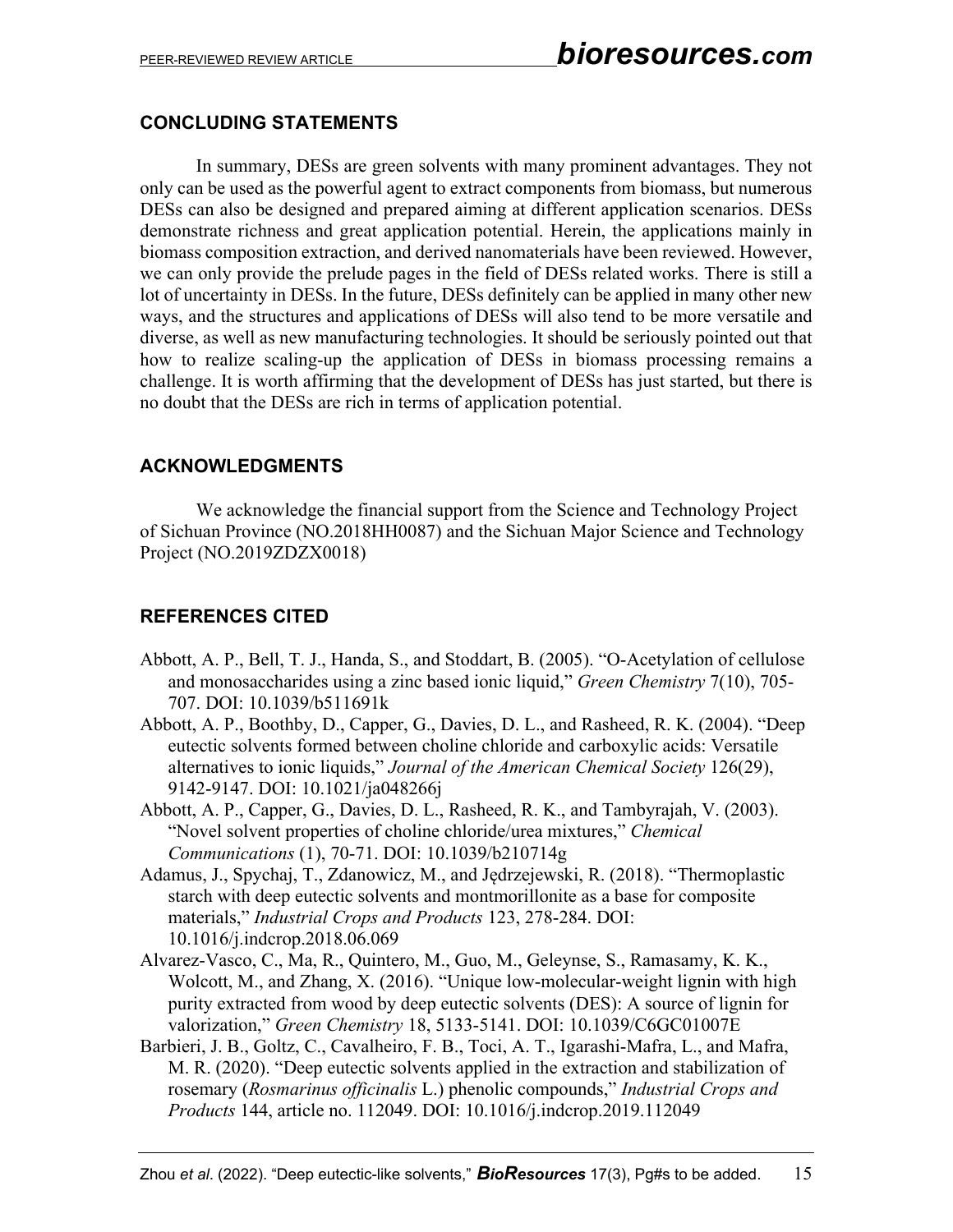- Bentley, J., Olsen, E. K., Moore, J. P., and Farrant, J. M. (2020). "The phenolic profile extracted from the desiccation-tolerant medicinal shrub *Myrothamnus flabellifolia* using natural deep eutectic solvents varies according to the solvation conditions," *Phytochemistry* 173, article no. 112323. DOI: 10.1016/j.phytochem.2020.112323
- Benvenutti, L., Zielinski, A. A. F., and Ferreira, S. R. S. (2019). "Which is the best food emerging solvent: IL, DES or NADES?" *Trends in Food Science & Technology* 90, 133-146. DOI: 10.1016/j.tifs.2019.06.003
- Cao, J., Chen, L., Li, M., Cao, F., Zhao, L., and Su, E. (2018). "Efficient extraction of proanthocyanidin from *Ginkgo biloba* leaves employing rationally designed deep eutectic solvent-water mixture and evaluation of the antioxidant activity," *Journal of Pharmaceutical and Biomedical Analysis* 158, 317-326. DOI: 10.1016/j.jpba.2018.06.007
- Chang, X. X., Mubarak, N. M., Mazari, S. A., Jatoi, A. S., Ahmad, A., Khalid, M., Walvekar, R., Abdullah, E., Karri, R. R., and Siddiqui, M. (2021). "A review on the properties and applications of chitosan, cellulose and deep eutectic solvent in green chemistry," *Journal of Industrial and Engineering Chemistry* 104, 362-380. DOI: 10.1016/j.jiec.2021.08.033
- Chanioti, S., and Tzia, C. (2018). "Extraction of phenolic compounds from olive pomace by using natural deep eutectic solvents and innovative extraction techniques," *Innovative Food Science & Emerging Technologies* 48, 228-239. DOI: 10.1016/j.ifset.2018.07.001
- Chen, L., Deng, J., Song, Y., Hong, S., and Lian, H. (2020). "Deep eutectic solvent promoted tunable synthesis of nitrogen-doped nanoporous carbons from enzymatic hydrolysis lignin for supercapacitors," *Materials Research Bulletin* 123, article no. 110708. DOI: 10.1016/j.materresbull.2019.110708
- Chen, Q., Chaihu, L., Yao, X., Cao, X., Bi, W., Lin, J., and Chen, D. D. Y. (2021). "Molecular property-tailored soy protein extraction process using a deep eutectic solvent," *ACS Sustainable Chemistry & Engineering* 9(30), 10083-10092. DOI: 10.1021/acssuschemeng.1c01848
- Chen, Y.-L., Zhang, X., You, T.-T., and Xu, F. (2019a). "Deep eutectic solvents (DESs) for cellulose dissolution: A mini-review," *Cellulose* 26(1), 205-213. DOI: 10.1007/s10570-018-2130-7
- Chen, Z., Jacoby, W. A., and Wan, C. (2019b). "Ternary deep eutectic solvents for effective biomass deconstruction at high solids and low enzyme loadings," *Bioresource Technology* 279, 281-286. DOI: 10.1016/j.biortech.2019.01.126
- Chen, Z., and Wan, C. (2018). "Ultrafast fractionation of lignocellulosic biomass by microwave-assisted deep eutectic solvent pretreatment," *Bioresource Technology* 250, 532-537. DOI: 10.1016/j.biortech.2017.11.066
- Choi, Y. H., van Spronsen, J., Dai, Y., Verberne, M., Hollmann, F., Arends, I. W., Witkamp, G.-J., and Verpoorte, R. (2011). "Are natural deep eutectic solvents the missing link in understanding cellular metabolism and physiology?" *Plant Physiology* 156(4), 1701-1705. DOI: 10.1104/pp.111.178426
- Choi, Y. H., and Verpoorte, R. (2019). "Green solvents for the extraction of bioactive compounds from natural products using ionic liquids and deep eutectic solvents," *Current Opinion in Food Science* 26, 87-93. DOI: 10.1016/j.cofs.2019.04.003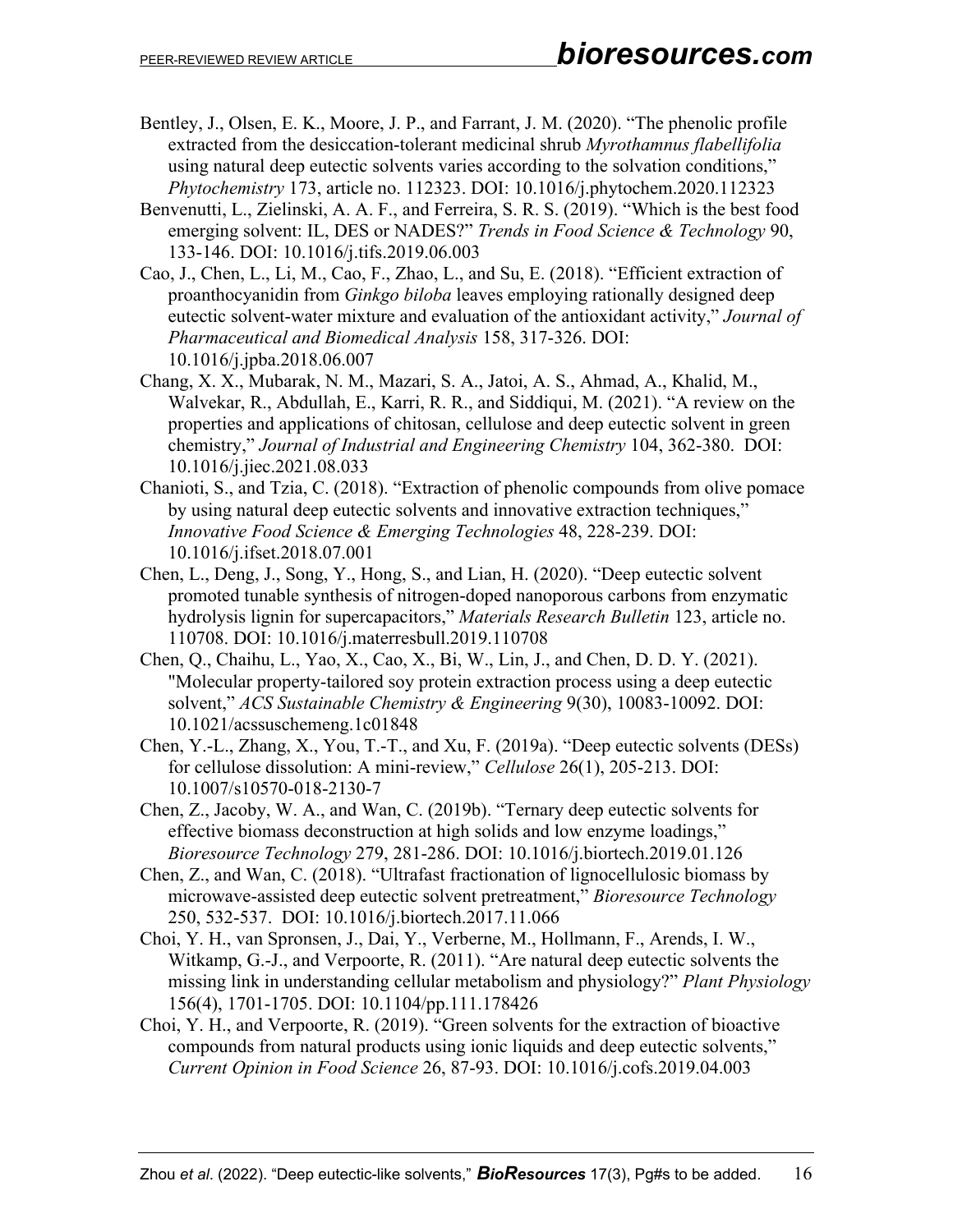- Clarke, C. J., Tu, W.-C., Levers, O., Brohl, A., and Hallett, J. P. (2018). "Green and sustainable solvents in chemical processes," *Chemical Reviews* 118(2), 747-800. DOI: [10.1021/acs.chemrev.7b00571](https://doi.org/10.1021/acs.chemrev.7b00571)
- Crawford, D. E., Wright, L., James, S., and Abbott, A. (2016). "Efficient continuous synthesis of high purity deep eutectic solvents by twin screw extrusion," *Chemical Communications* 52(22), 4215-4218. DOI: 10.1039/C5CC09685E
- Cui, Q., Peng, X., Yao, X.-H., Wei, Z.-F., Luo, M., Wang, W., Zhao, C.-J., Fu, Y.-J., and Zu, Y.-G. (2015). "Deep eutectic solvent-based microwave-assisted extraction of genistin, genistein, and apigenin from pigeon pea roots," *Separation and Purification Technology* 150, 63-72. DOI: 10.1016/j.seppur.2015.06.026
- da Silva, D. T., Smaniotto, F. A., Costa, I. F., Baranzelli, J., Muller, A., Somacal, S., Monteiro, C. S. A., Vizzotto, M., Rodrigues, E., and Barcia, M. T. (2021). "Natural deep eutectic solvent (NADES): A strategy to improve the bioavailability of blueberry phenolic compounds in a ready-to-use extract," *Food Chemistry* 364, article no. 130370. DOI: 10.1016/j.foodchem.2021.130370
- Dai, Y., van Spronsen, J., Witkamp, G.-J., Verpoorte, R., and Choi, Y. H. (2013). "Natural deep eutectic solvents as new potential media for green technology," *Analytica Chimica Acta* 766, 61-68. DOI: 10.1016/j.aca.2012.12.019
- Dai, Y., Witkamp, G.-J., Verpoorte, R., and Choi, Y. H. (2015). "Tailoring properties of natural deep eutectic solvents with water to facilitate their applications," *Food Chemistry* 187, 14-19. DOI: 10.1016/j.foodchem.2015.03.123
- Deng, X., Wan, L., Sun, H., Li, C., Liu, F., Liu, K., and Ye, S. (2022). "Preparation of nanocellulose from cotton fibers in deep eutectic solvent (DES) and its application in paper," *BioResources* 17(1), 714-724. DOI: 10.15376/biores.17.1.714-724
- Douard, L., Bras, J., Encinas, T., and Belgacem, M. (2021). "Natural acidic deep eutectic solvent to obtain cellulose nanocrystals using the design of experience approach," *Carbohydrate Polymers* 252, article no. 117136. DOI: 10.1016/j.carbpol.2020.117136
- Dugoni, G. C., Mezzetta, A., Guazzelli, L., Chiappe, C., Ferro, M., and Mele, A. (2020). "Purification of kraft cellulose under mild conditions using choline acetate based deep eutectic solvents," *Green Chemistry* 22(24), 8680-8691. DOI: 10.1039/D0GC03375H
- Elgharbawy, A. A., Hayyan, M., Hayyan, A., Basirun, W. J., Salleh, H. M., and Mirghani, M. E. (2020). "A grand avenue to integrate deep eutectic solvents into biomass processing," *Biomass and Bioenergy* 137, article no. 105550. DOI: 10.1016/j.biombioe.2020.105550
- Florindo, C., Branco, L. C., and Marrucho, I. M. (2019). "Quest for green‐solvent design: From hydrophilic to hydrophobic (deep) eutectic solvents," *ChemSusChem* 12(8), 1549-1559. DOI: 10.1002/cssc.201900147
- Florindo, C., Oliveira, M. M., Branco, L. C., and Marrucho, I. M. (2017). "Carbohydrates-based deep eutectic solvents: Thermophysical properties and rice straw dissolution," *Journal of Molecular Liquids* 247, 441-447. DOI: 10.1016/j.molliq.2017.09.026
- Galbe, M., and Wallberg, O. (2019). "Pretreatment for biorefineries: A review of common methods for efficient utilisation of lignocellulosic materials," *Biotechnology for Biofuels* 12(1), 1-26. DOI: 10.1186/s13068-019-1634-1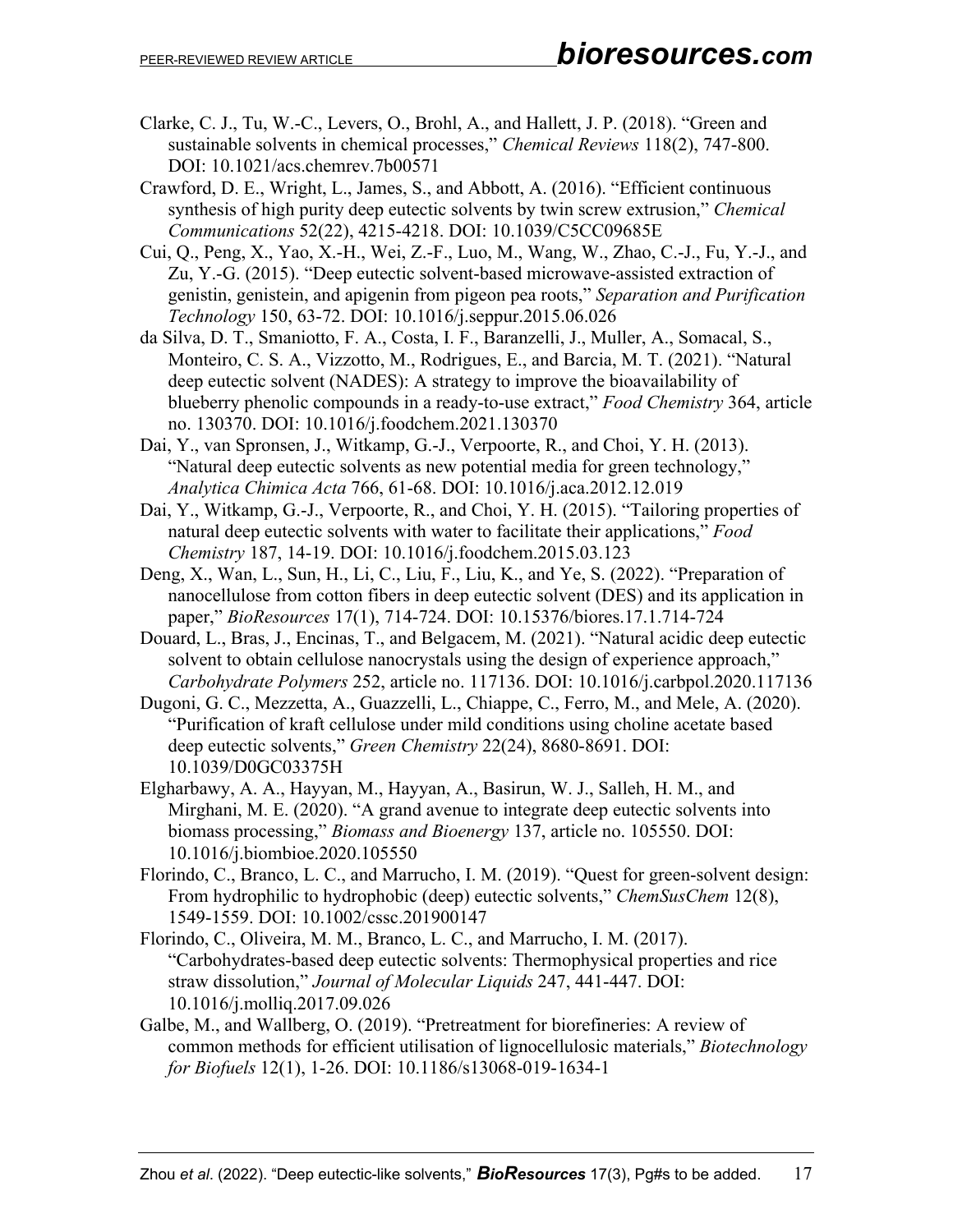- Gállego, I., Grover, M. A., and Hud, N. V. (2015). "Folding and imaging of DNA nanostructures in anhydrous and hydrated deep‐eutectic solvents," *Angewandte Chemie* 127(23), 6869-6873. DOI: 10.1002/ange.201412354
- Guo, H., Chang, Y., and Lee, D.-J. (2018). "Enzymatic saccharification of lignocellulosic biorefinery: Research focuses," *Bioresource Technology* 252, 198-215. DOI: 10.1016/j.biortech.2017.12.062
- Guo, Z., Zhang, Q., You, T., Zhang, X., Xu, F., and Wu, Y. (2019). "Short-time deep eutectic solvent pretreatment for enhanced enzymatic saccharification and lignin valorization," *Green Chemistry* 21(11), 3099-3108. DOI: 10.1039/C9GC00704K
- Guo, Y., Xu, L., Shen, F., Hu, J., Huang, M., He, J., Zhang, Y., Deng, S., Li, Q., and Tian, D. (2022). "Insights into lignocellulosic waste fractionation for lignin nanospheres fabrication using acidic/alkaline deep eutectic solvents," *Chemosphere* 286, article no. 131798. DOI: 10.1016/j.chemosphere.2021.131798
- Gutierrez, M. C., Ferrer, M. L., Mateo, C. R., and del Monte, F. (2009). "Freeze-drying of aqueous solutions of deep eutectic solvents: A suitable approach to deep eutectic suspensions of self-assembled structures," *Langmuir* 25(10), 5509-5515. DOI; 10.1021/la900552b
- Hansen, B. B., Spittle, S., Chen, B., Poe, D., Zhang, Y., Klein, J. M., Horton, A., Adhikari, L., Zelovich, T., and Doherty, B. W. (2020). "Deep eutectic solvents: A review of fundamentals and applications," *Chemical Reviews* 121(3), 1232-1285. DOI: 10.1021/acs.chemrev.0c00385
- Hayyan, M., Hashim, M. A., Hayyan, A., Al-Saadi, M. A., AlNashef, I. M., Mirghani, M. E., and Saheed, O. K. (2013). "Are deep eutectic solvents benign or toxic?" *Chemosphere* 90(7), 2193-2195. DOI: 10.1016/j.chemosphere.2012.11.004
- He, X., Yang, J., Huang, Y., Zhang, Y., Wan, H., and Li, C. (2020). "Green and efficient ultrasonic-assisted extraction of bioactive components from *Salvia miltiorrhiza* by natural deep eutectic solvents," *Molecules* 25(1), 140. DOI: 10.3390/molecules25010140
- Hernández-Aguirre, O. A., Muro, C., Hernández-Acosta, E., Alvarado, Y., and Díaz-Nava, M. d. C. (2021). "Extraction and stabilization of betalains from beetroot (*Beta vulgaris*) wastes using deep eutectic solvents," *Molecules* 26(21), article no. 6342. DOI: 10.3390/molecules26216342
- Hong, S., Lian, H., Sun, X., Pan, D., Carranza, A., Pojman, J. A., and Mota-Morales, J. D. (2016). "Zinc-based deep eutectic solvent-mediated hydroxylation and demethoxylation of lignin for the production of wood adhesive," *RSC Advances* 6(92), 89599-89608. DOI: 10.1039/C6RA18290A
- Hou, X.-D., Li, A.-L., Lin, K.-P., Wang, Y.-Y., Kuang, Z.-Y., and Cao, S.-L. (2018). "Insight into the structure-function relationships of deep eutectic solvents during rice straw pretreatment," *Bioresource Technology* 249, 261-267. DOI: 10.1016/j.biortech.2017.10.019
- Hsieh, Y.-H., Li, Y., Pan, Z., Chen, Z., Lu, J., Yuan, J., Zhu, Z., and Zhang, J. (2020). "Ultrasonication-assisted synthesis of alcohol-based deep eutectic solvents for extraction of active compounds from ginger," *Ultrasonics Sonochemistry* 63, article no. 104915. DOI: 10.1016/j.ultsonch.2019.104915
- Huang, C., Zhan, Y., Cheng, J., Wang, J., Meng, X., Zhou, X., Fang, G., and Ragauskas, A. J. (2021). "Facilitating enzymatic hydrolysis with a novel guaiacol-based deep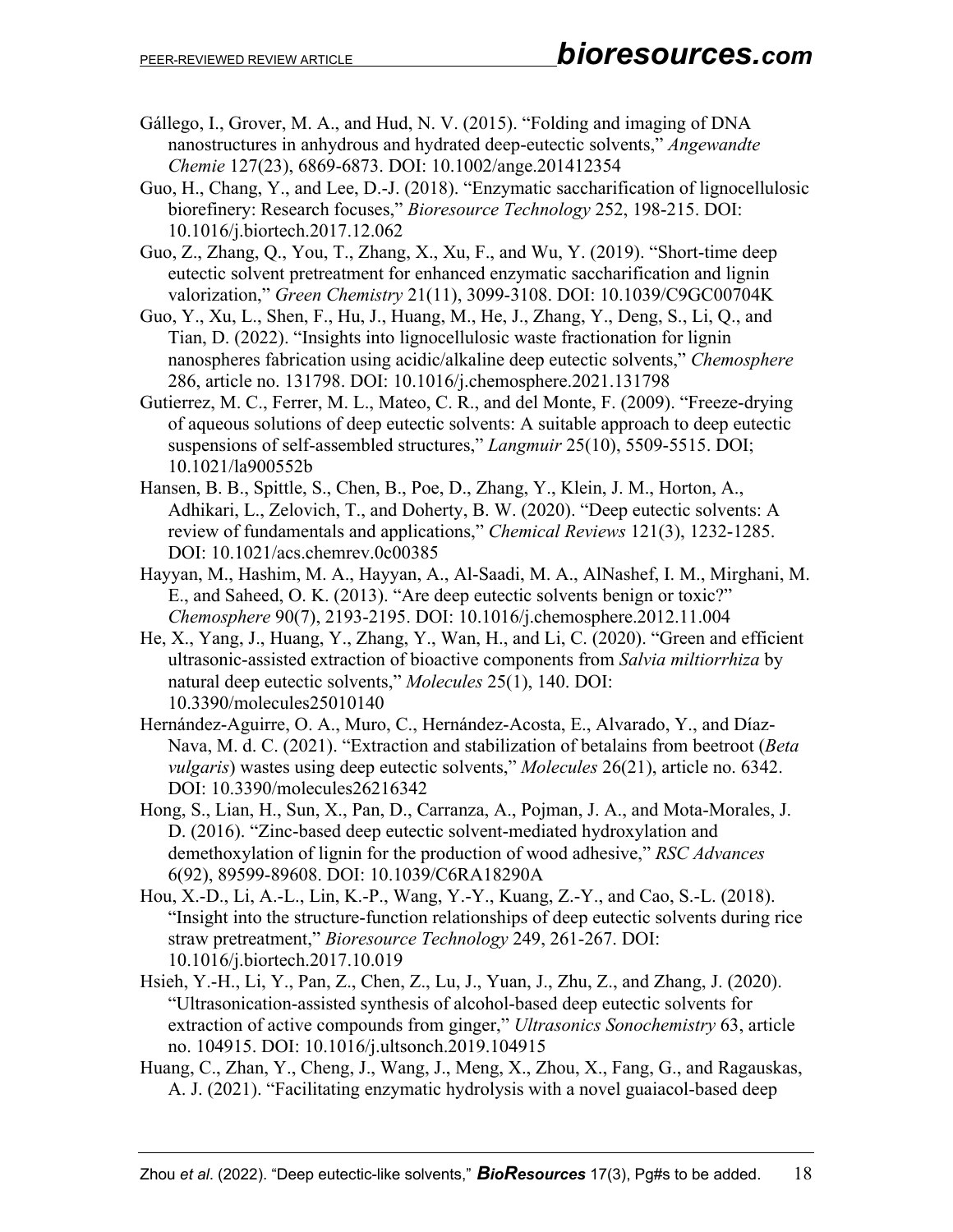eutectic solvent pretreatment," *Bioresource Technology* 326, article no. 124696. DOI: 10.1016/j.biortech.2021.124696

- Kohli, K., Katuwal, S., Biswas, A., and Sharma, B. K. (2020). "Effective delignification of lignocellulosic biomass by microwave assisted deep eutectic solvents," *Bioresource Technology* 303, article no. 122897. DOI: 10.1016/j.biortech.2020.122897
- Kumar, A. K., Parikh, B. S., and Pravakar, M. (2016). "Natural deep eutectic solvent mediated pretreatment of rice straw: Bioanalytical characterization of lignin extract and enzymatic hydrolysis of pretreated biomass residue," *Environmental Science and Pollution Research* 23(10), 9265-9275. DOI: 10.1007/s11356-015-4780-4
- Kumar, A. K., Shah, E., Patel, A., Sharma, S., and Dixit, G. (2018). "Physico-chemical characterization and evaluation of neat and aqueous mixtures of choline chloride+ lactic acid for lignocellulosic biomass fractionation, enzymatic hydrolysis and fermentation," *Journal of Molecular Liquids* 271, 540-549. DOI: 10.1016/j.molliq.2018.09.032
- Kumar, S., Sharma, S., Arumugam, S. M., Miglani, C., and Elumalai, S. (2020). "Biphasic separation approach in the DES biomass fractionation facilitates lignin recovery for subsequent valorization to phenolics," *ACS Sustainable Chemistry & Engineering* 8(51), 19140-19154. DOI: 10.1021/acssuschemeng.0c07747
- Lakovaara, M., Sirviö, J. A., Ismail, M. Y., Liimatainen, H., and Sliz, R. (2021). "Hydrophobic modification of nanocellulose and all-cellulose composite films using deep eutectic solvent as a reaction medium," *Cellulose* 28, 5433-5447. DOI: 10.1007/s10570-021-03863-1
- Li, T., Lyu, G., Liu, Y., Lou, R., Lucia, L. A., Yang, G., Chen, J., and Saeed, H. A. (2017). "Deep eutectic solvents (DESs) for the isolation of willow lignin (*Salix matsudana* cv. Zhuliu)," *International Journal of Molecular Sciences* 18(11), article no. 2266. DOI: 10.3390/ijms18112266
- Li, K., Jin, Y., Jung, D., Park, K., Kim, H., and Lee, J. (2020a). "*In situ* formation of thymol-based hydrophobic deep eutectic solvents: Application to antibiotics analysis in surface water based on liquid-liquid microextraction followed by liquid chromatography," *Journal of Chromatography A* 1614, article no. 460730. DOI: 10.1016/j.chroma.2019.460730
- Li, X., Lu, X., Nie, S., Liang, M., Yu, Z., Duan, B., Yang, J., Xu, R., Lu, L., and Si, C. (2020b). "Efficient catalytic production of biomass-derived levulinic acid over phosphotungstic acid in deep eutectic solvent," *Industrial Crops and Products* 145, article no. 112154. DOI: 10.1016/j.indcrop.2020.112154
- Li, G., and Row, K. H. (2021). "Deep eutectic solvents cross‐linked molecularly imprinted chitosan microsphere for the micro-solid phase extraction of phydroxybenzoic acid from pear rind," *Journal of Separation Science* 44(2), 549-556. DOI: 10.1002/jssc.202000984
- Li, L., Wu, Z., Xi, X., Liu, B., Cao, Y., Xu, H., and Hu, Y. (2021a). "A bifunctional Brønsted acidic deep eutectic solvent to dissolve and catalyze the depolymerization of alkali lignin," *Journal of Renewable Materials* 9(2), 219. DOI: 10.32604/jrm.2021.012099
- Li, X., Ning, C., Li, L., Liu, W., Ren, Q., and Hou, Q. (2021b). "Fabricating lignincontaining cellulose nanofibrils with unique properties from agricultural residues with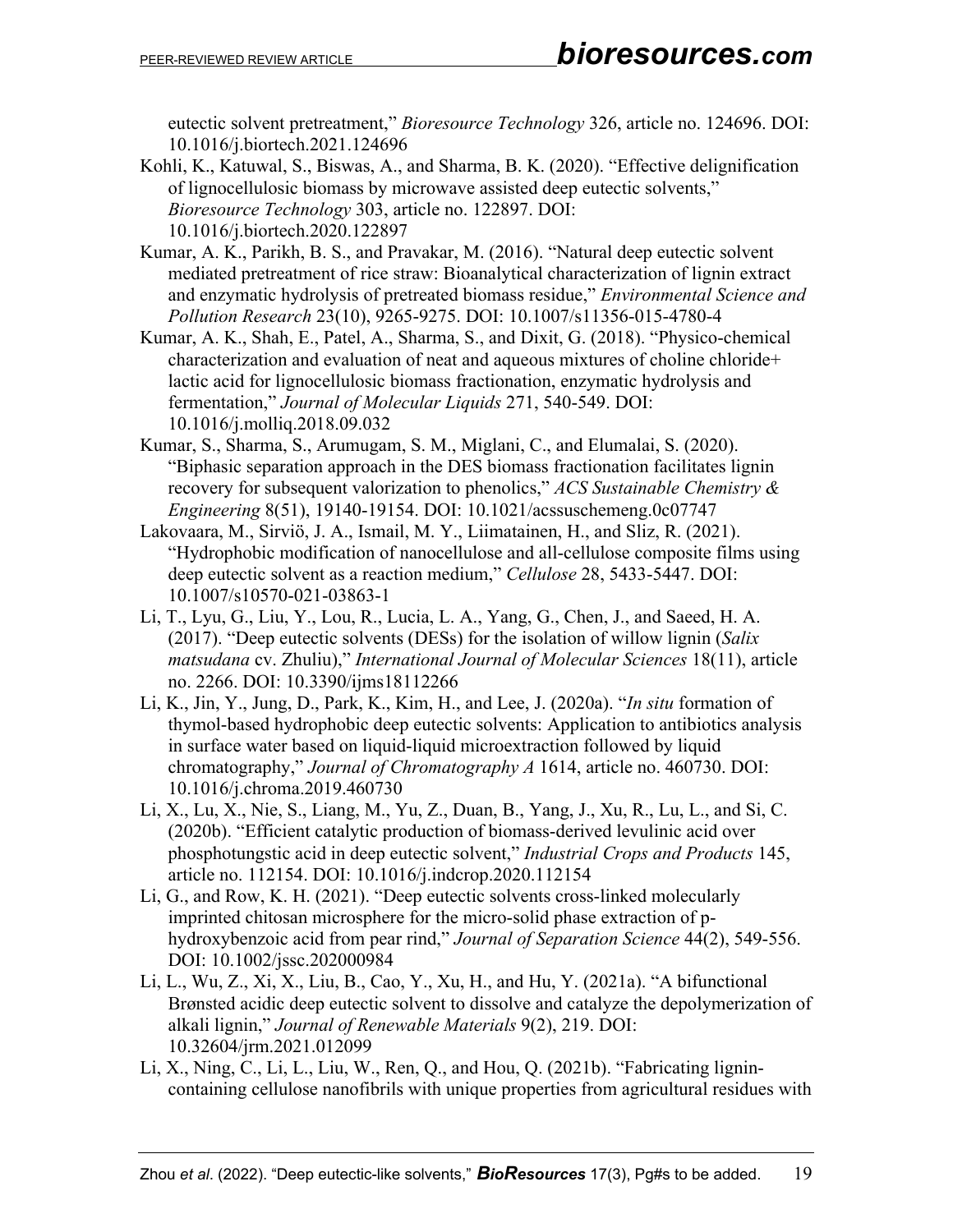assistance of deep eutectic solvents," *Carbohydrate Polymers* 274, article no. 118650. DOI: 10.1016/j.carbpol.2021.118650

- Li, T., Yin, Y., Wu, S., and Du, X. (2022). "Effect of deep eutectic solvents-regulated lignin structure on subsequent pyrolysis products selectivity," *Bioresource Technology* 343, article no. 126120. DOI: 10.1016/j.biortech.2021.126120
- Liang, Y., Duan, W., An, X., Qiao, Y., Tian, Y., and Zhou, H. (2020). "Novel betaineamino acid based natural deep eutectic solvents for enhancing the enzymatic hydrolysis of corncob," *Bioresource Technology* 310, article no. 123389. DOI: 10.1016/j.biortech.2020.123389
- Ling, Z., Xu, F., Edwards, J. V., Prevost, N. T., Nam, S., Condon, B. D., and French, A. D. (2019). "Nanocellulose as a colorimetric biosensor for effective and facile detection of human neutrophil elastase," *Carbohydrate Polymers* 216, 360-368. DOI: 10.1016/j.carbpol.2019.04.027
- Liu, C., Li, M.-C., Chen, W., Huang, R., Hong, S., Wu, Q., and Mei, C. (2020). "Production of lignin-containing cellulose nanofibers using deep eutectic solvents for UV-absorbing polymer reinforcement," *Carbohydrate Polymers* 246, article no. 116548. DOI: 10.1016/j.carbpol.2020.116548
- Liu, Y.-Z., Chen, W.-S., Xia, Q., Guo, B., Wang, Q., Liu, S., Liu, Y., Li, J., and Yu, H. (2017). "Efficient cleavage of lignin–carbohydrate complexes and ultrafast extraction of lignin oligomers from wood biomass by microwave‐assisted treatment with deep eutectic solvent," *ChemSusChem* 10(8), article no. 1692. DOI: 10.1002/cssc.201601795
- Long, S., Feng, Y., Liu, Y., Zheng, L., Gan, L., Liu, J., Zeng, X., and Long, M. (2021). "Renewable and robust biomass carbon aerogel derived from deep eutectic solvents modified cellulose nanofiber under a low carbonization temperature for oil-water separation," *Separation and Purification Technology* 254, article no. 117577. DOI: 10.1016/j.seppur.2020.117577
- Loow, Y.-L., New, E. K., Yang, G. H., Ang, L. Y., Foo, L. Y. W., and Wu, T. Y. (2017). "Potential use of deep eutectic solvents to facilitate lignocellulosic biomass utilization and conversion," *Cellulose* 24(9), 3591-3618. DOI: 10.1007/s10570-017-1358-y
- Lu, W., and Liu, S. (2020). "Choline chloride–based deep eutectic solvents (Ch-DESs) as promising green solvents for phenolic compounds extraction from bioresources: State-of-the-art, prospects, and challenges," *Biomass Conversion and Biorefinery* 2020. DOI: 10.1007/s13399-020-00753-7
- Luo, T., Hao, Y., Wang, C., Jiang, W., Ji, X., Yang, G., Chen, J., Janaswamy, S., and Lyu, G. (2022). "Lignin nanoparticles and alginate gel beads: Preparation, characterization and removal of methylene blue," *Nanomaterials* 12(1), 176. DOI: 10.3390/nano12010176
- Ma, C.-Y., Xu, L.-H., Zhang, C., Guo, K.-N., Yuan, T.-Q., and Wen, J.-L. (2021). "A synergistic hydrothermal-deep eutectic solvent (DES) pretreatment for rapid fractionation and targeted valorization of hemicelluloses and cellulose from poplar wood," *Bioresource Technology* 341, article no. 125828. DOI: 10.1016/j.biortech.2021.125828
- Ma, P.-S., Zhang, C.-W., and Xia, S.-Q. (2016). "Facile pretreatment of lignocellulosic biomass using deep eutectic solvents," *Bioresource Technology* 219, 1-5. DOI: 10.1016/j.biortech.2016.07.026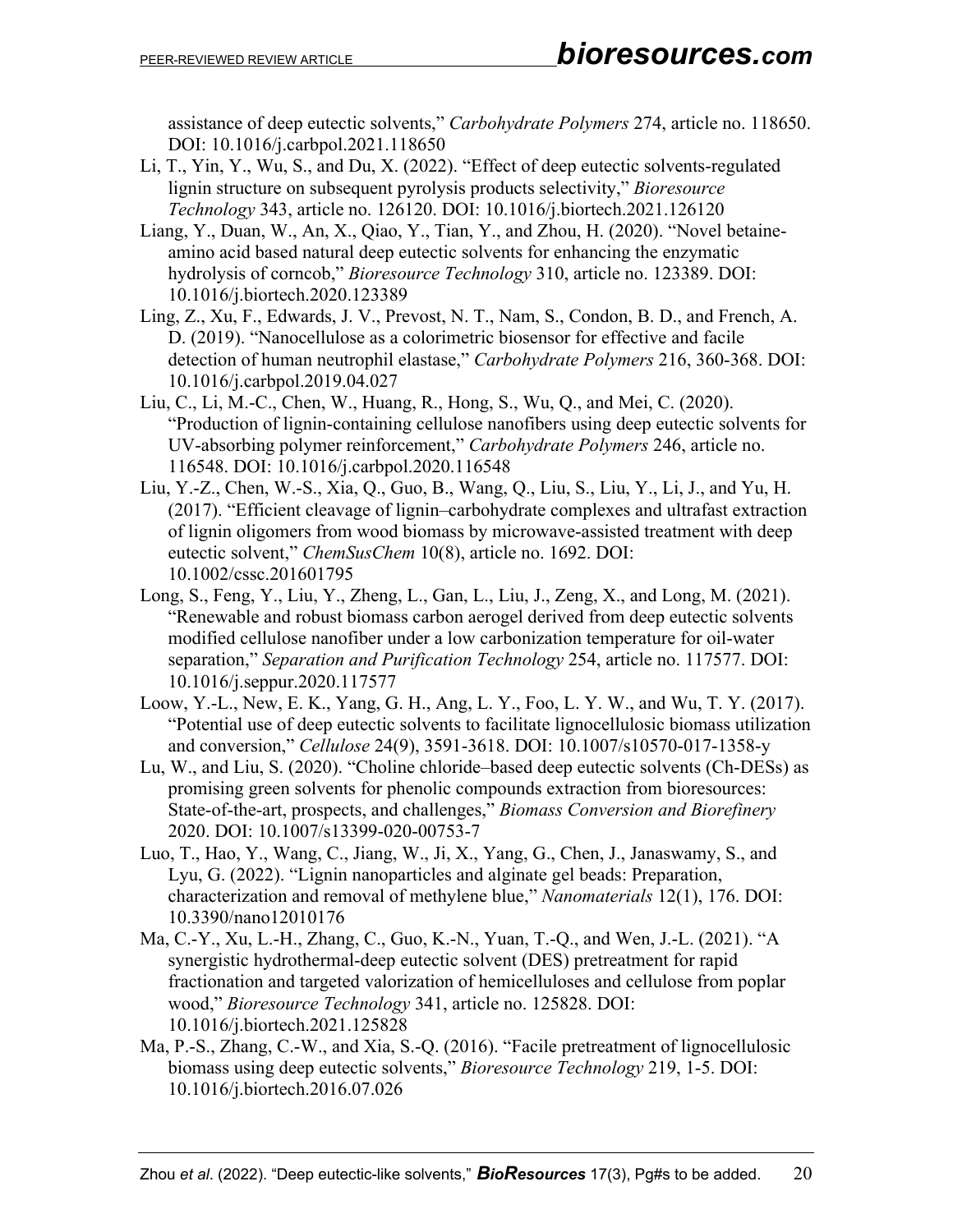- Majová, V., Horanová, S., Škulcová, A., Šima, J., and Jablonský, M. (2017). "Deep eutectic solvent delignification: Impact of initial lignin," *BioResources* 12(4), 7301- 7310. DOI: 10.15376/biores.12.4.7301-7310
- Mamilla, J. L., Novak, U., Grilc, M., and Likozar, B. (2019). "Natural deep eutectic solvents (DES) for fractionation of waste lignocellulosic biomass and its cascade conversion to value-added bio-based chemicals," *Biomass and Bioenergy* 120, 417- 425. DOI: 10.1016/j.biombioe.2018.12.002
- Mansur, A. R., Song, N.-E., Jang, H. W., Lim, T.-G., Yoo, M., and Nam, T. G. (2019). "Optimizing the ultrasound-assisted deep eutectic solvent extraction of flavonoids in common buckwheat sprouts," *Food Chemistry* 293, 438-445. DOI: 10.1016/j.foodchem.2019.05.003
- Musarurwa, H., and Tavengwa, N. T. (2021). "Deep eutectic solvent-based dispersive liquid-liquid micro-extraction of pesticides in food samples," *Food Chemistry* 342, article no. 127943. DOI: 10.1016/j.foodchem.2020.127943
- Nakhle, L., Kfoury, M., Mallard, I., Landy, D., and Greige-Gerges, H. (2021). "Microextraction of bioactive compounds using deep eutectic solvents: A review." *Environmental Chemistry Letters* 19(5), 3747-3759. DOI: 10.1007/s10311-021- 01255-2
- Oomen, W. W., Begines, P., Mustafa, N. R., Wilson, E. G., Verpoorte, R., and Choi, Y. H. (2020). "Natural deep eutectic solvent extraction of flavonoids of *Scutellaria baicalensis* as a replacement for conventional organic solvents," *Molecules* 25(3), 617. DOI: 10.3390/molecules25030617
- Panić, M., Gunjević, V., Radošević, K., Cvjetko Bubalo, M., Ganić, K. K., and Redovniković, I. R. (2021). "COSMOtherm as an effective tool for selection of deep eutectic solvents based ready-to-use extracts from graševina grape pomace," *Molecules* 26(16), article no. 4722. DOI: 10.3390/molecules26164722
- Park, J.-S., Han, S.-Y., Bandi, R., Lee, E.-A., Cindradewi, A.-W., Kim, J.-K., Kwon, G.- J., Seo, Y.-H., Youe, W.-J., and Gwon, J. (2021). "Wet-spun composite filaments from lignocellulose nanofibrils/alginate and their physico-mechanical properties," *Polymers* 13(17), article no. 2974. DOI: 10.3390/polym13172974
- Procentese, A., Johnson, E., Orr, V., Campanile, A. G., Wood, J. A., Marzocchella, A., and Rehmann, L. (2015). "Deep eutectic solvent pretreatment and subsequent saccharification of corncob," *Bioresource Technology* 192, 31-36. DOI: 10.1016/j.biortech.2015.05.053
- Raj, D. (2020). "Thin-layer chromatography with eutectic mobile phases—preliminary results," *Journal of Chromatography A* 1621, article no. 461044. DOI: 10.1016/j.chroma.2020.461044
- Ray, S. S., and Salehiyan, R. (2020). "Fundamental definition and importance of nanomaterials, nanostructured, and bulk nanostructured materials," *Nanostructured Immiscible Polymer Blends* 2, 15-28. DOI: 10.1016/B978-0-12-816707-6.00002-X
- Şahin, S., Kurtulbaş, E., and Bilgin, M. (2021). "Special designed deep eutectic solvents for the recovery of high added-value products from olive leaf: A sustainable environment for bioactive materials," *Preparative Biochemistry & Biotechnology* 51(5), 422-429. DOI: 10.1080/10826068.2020.1824162
- Sarmad, S., Mikkola, J. P., and Ji, X. (2017). "Carbon dioxide capture with ionic liquids and deep eutectic solvents: A new generation of sorbents," *ChemSusChem* 10(2), 324-352. DOI: 10.1002/cssc.201600987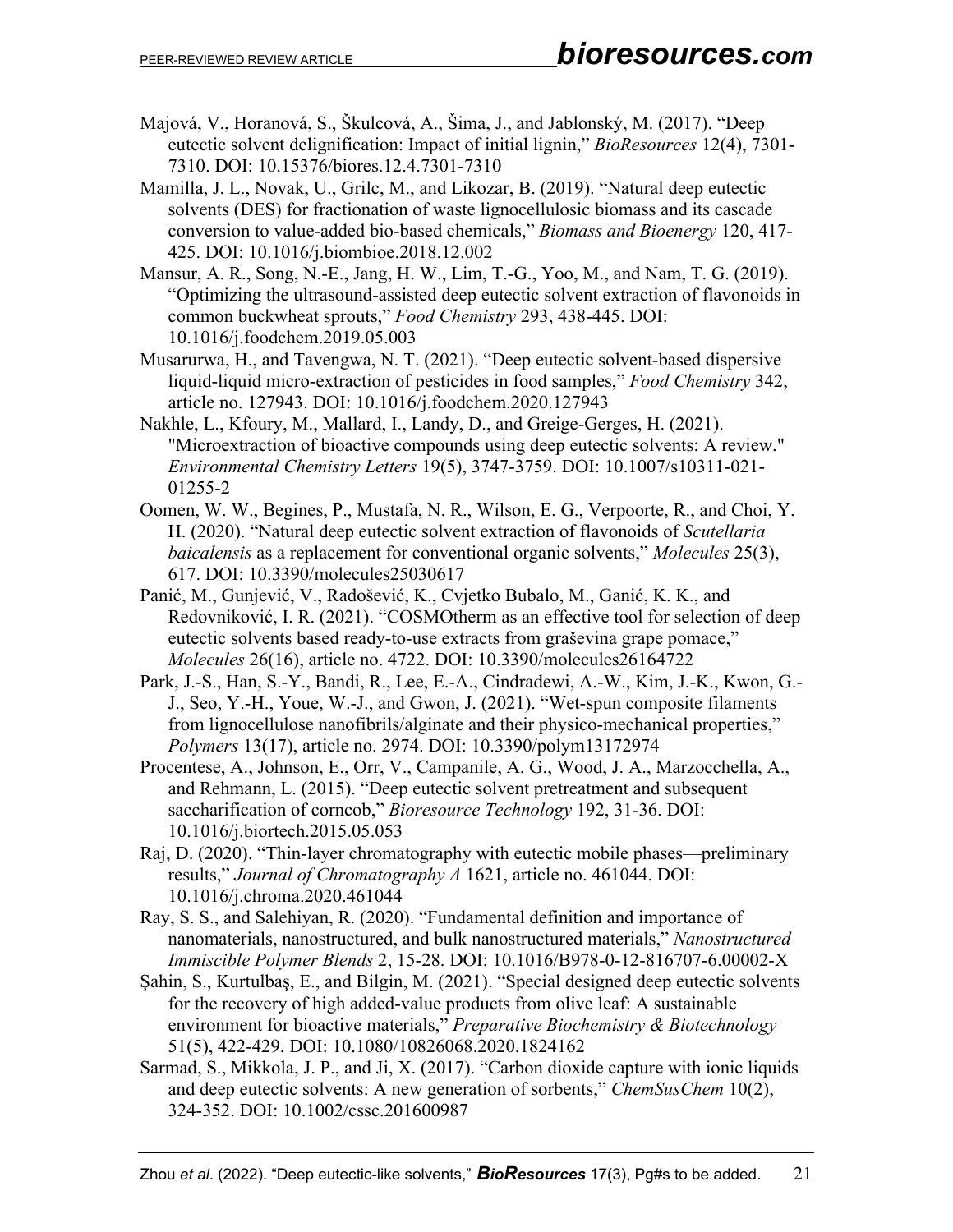- Satlewal, A., Agrawal, R., Das, P., Bhagia, S., Pu, Y., Puri, S. K., Ramakumar, S., and Ragauskas, A. J. (2018). "Assessing the facile pretreatments of bagasse for efficient enzymatic conversion and their impacts on structural and chemical properties," *ACS Sustainable Chemistry & Engineering* 7(1), 1095-1104. DOI: 10.1021/acssuschemeng.8b04773
- Shen, X.-J., Wen, J.-L., Mei, Q.-Q., Chen, X., Sun, D., Yuan, T.-Q., and Sun, R.-C. (2019). "Facile fractionation of lignocelluloses by biomass-derived deep eutectic solvent (DES) pretreatment for cellulose enzymatic hydrolysis and lignin valorization," *Green Chemistry* 21(2), 275-283. DOI: 10.1039/C8GC03064B
- Shishov, A., Chromá, R., Vakh, C., Kuchár, J., Simon, A., Andruch, V., and Bulatov, A. (2019). "*In situ* decomposition of deep eutectic solvent as a novel approach in liquidliquid microextraction," *Analytica Chimica Acta* 1065, 49-55. DOI: 10.1016/j.aca.2019.03.038
- Shishov, A., Pochivalov, A., Nugbienyo, L., Andruch, V., and Bulatov, A. (2020). "Deep eutectic solvents are not only effective extractants," *TrAC Trends in Analytical Chemistry* 129, article no. 115956. DOI: 10.1016/j.trac.2020.115956
- Simeonov, S., and Afonso, C. A. (2016). "Basicity and stability of urea deep eutectic mixtures," *RSC Advances* 6(7), 5485-5490. DOI: 10.1039/C5RA24558C
- Smirnov, M. A., Sokolova, M. P., Tolmachev, D. A., Vorobiov, V. K., Kasatkin, I. A., Smirnov, N. N., Klaving, A. V., Bobrova, N. V., Lukasheva, N. V., and Yakimansky, A. V. (2020). "Green method for preparation of cellulose nanocrystals using deep eutectic solvent," *Cellulose* 27(8). DOI: 10.1007/s10570-020-03100-1
- Smith, E. L., Abbott, A. P., and Ryder, K. S. (2014). "Deep eutectic solvents (DESs) and their applications," *Chemical Reviews* 114(21), 11060-11082. DOI: 10.1021/cr300162p
- Soares, B., Silvestre, A. J., Rodrigues Pinto, P. C., Freire, C. S., and Coutinho, J. o. A. (2019). "Hydrotropy and cosolvency in lignin solubilization with deep eutectic solvents," *ACS Sustainable Chemistry & Engineering* 7(14), 12485-12493. DOI: 10.1021/acssuschemeng.9b02109
- Tan, Y. T., Chua, A. S. M., and Ngoh, G. C. (2020). "Evaluation on the properties of deep eutectic solvent-extracted lignin for potential aromatic bio-products conversion," *Industrial Crops and Products* 154, article no. 112729. DOI: 10.1016/j.indcrop.2020.112729
- Tan, Y. T., Ngoh, G. C., and Chua, A. S. M. (2019). "Effect of functional groups in acid constituent of deep eutectic solvent for extraction of reactive lignin," *Bioresource Technology* 281, 359-366. DOI: 10.1016/j.biortech.2019.02.010
- Tang, W., An, Y., and Row, K. H. (2021). "Emerging applications of (micro) extraction phase from hydrophilic to hydrophobic deep eutectic solvents: Opportunities and trends," *TrAC Trends in Analytical Chemistry*, article no. 116187. DOI: 10.1016/j.trac.2021.116187
- Thi, S., and Lee, K. M. (2019). "Comparison of deep eutectic solvents (DES) on pretreatment of oil palm empty fruit bunch (OPEFB): Cellulose digestibility, structural and morphology changes," *Bioresource Technology* 282, 525-529. DOI: 10.1016/j.biortech.2019.03.065
- Tian, D., Hu, J., Bao, J., Chandra, R. P., Saddler, J. N., and Lu, C. (2017). "Lignin valorization: Lignin nanoparticles as high-value bio-additive for multifunctional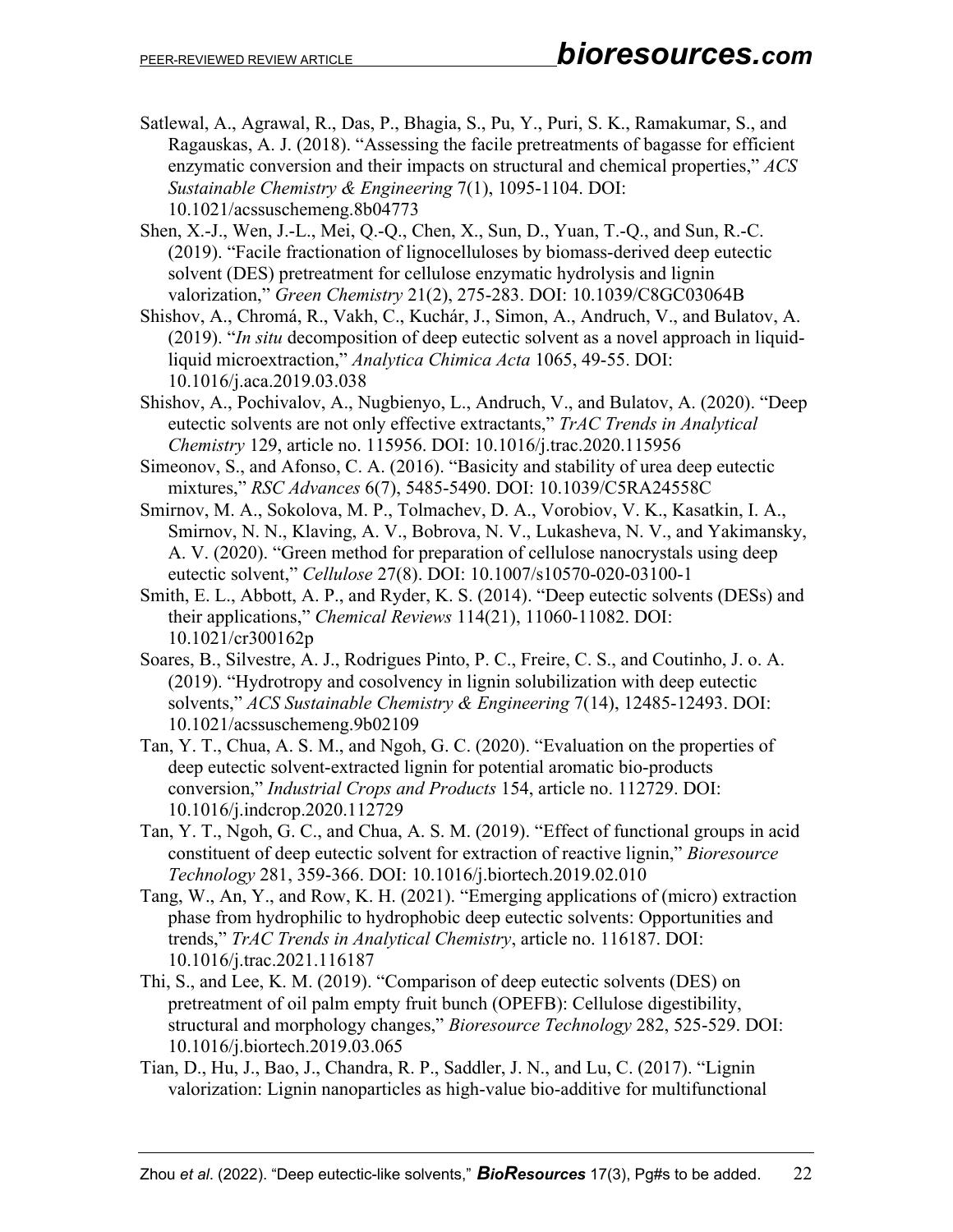nanocomposites," *Biotechnology for Biofuels* 10(1), 1-11. DOI: 10.1186/s13068-017- 0876-z

- Tian, D., Guo, Y., Hu, J., Yang, G., Zhang, J., Luo, L., Xiao, Y., Deng, S., Deng, O., and Zhou, W. (2020). "Acidic deep eutectic solvents pretreatment for selective lignocellulosic biomass fractionation with enhanced cellulose reactivity," *International Journal of Biological Macromolecules* 142, 288-297. DOI: 10.1016/j.ijbiomac.2019.09.100
- Tian, D., Shen, F., Hu, J., Huang, M., Zhao, L., He, J., Li, Q., Zhang, S., and Shen, F. (2022). "Complete conversion of lignocellulosic biomass into three high-value nanomaterials through a versatile integrated technical platform," *Chemical Engineering Journal* 428, article no. 131373. DOI: 10.1016/j.cej.2021.131373
- Tong, X., Yang, J., Zhao, Y., Wan, H., He, Y., Zhang, L., Wan, H., and Li, C. (2021). "Greener extraction process and enhanced in vivo bioavailability of bioactive components from *Carthamus tinctorius* L. by natural deep eutectic solvents," *Food Chemistry* 348, article no. 129090. DOI: 10.1016/j.foodchem.2021.129090
- Torregrosa-Crespo, J., Marset, X., Guillena, G., Ramón, D., and Martínez-Espinosa, J. (2020). "New guidelines for testing 'Deep eutectic solvents' toxicity and their effects on the environment and living beings," *Science of the Total Environment* 704, article no. 135382. DOI: 10.1016/j.scitotenv.2019.135382
- van Osch, D. J., Zubeir, L. F., van den Bruinhorst, A., Rocha, M. A., and Kroon, M. C. (2015). "Hydrophobic deep eutectic solvents as water-immiscible extractants," *Green Chemistry* 17(9), 4518-4521. DOI: 10.1039/C5GC01451D
- Vilková, M., Płotka-Wasylka, J., and Andruch, V. (2020). "The role of water in deep eutectic solvent-base extraction," *Journal of Molecular Liquids* 304, article no. 112747. DOI: 10.1016/j.molliq.2020.112747
- Vorobiov, V. K., Smirnov, M. A., Bobrova, N. V., and Sokolova, M. P. (2021). "Chitosan-supported deep eutectic solvent as bio-based electrolyte for flexible supercapacitor," *Materials Letters* 283, article no. 128889. DOI: 10.1016/j.matlet.2020.128889
- Wagle, D. V., Zhao, H., and Baker, G. A. (2014). "Deep eutectic solvents: Sustainable media for nanoscale and functional materials," *Accounts of Chemical Research* 47(8), 2299-2308. DOI: 10.1021/ar5000488
- Wang, H., Pu, Y., Ragauskas, A., and Yang, B. (2019). "From lignin to valuable products–strategies, challenges, and prospects," *Bioresource Technology* 271, 449- 461. DOI: 10.1016/j.biortech.2018.09.072
- Wang, T., Jiao, J., Gai, Q.-Y., Wang, P., Guo, N., Niu, L.-L., and Fu, Y.-J. (2017). "Enhanced and green extraction polyphenols and furanocoumarins from fig (*Ficus carica* L.) leaves using deep eutectic solvents," *Journal of Pharmaceutical and Biomedical Analysis* 145, 339-345. DOI: 10.1016/j.jpba.2017.07.002
- Wang, X., Jia, W., Lai, G., Wang, L., del Mar Contreras, M., and Yang, D. (2020a). "Extraction for profiling free and bound phenolic compounds in tea seed oil by deep eutectic solvents," *Journal of Food Science* 85(5), 1450-1461. DOI: 10.1111/1750- 3841.15019
- Wang, Y., Hu, Y., Wang, H., Tong, M., and Gong, Y. (2020b). "Green and enhanced extraction of coumarins from *Cortex fraxini* by ultrasound-assisted deep eutectic solvent extraction," *Journal of Separation Science* 43(17), 3441-3448. DOI: 10.1002/jssc.202000334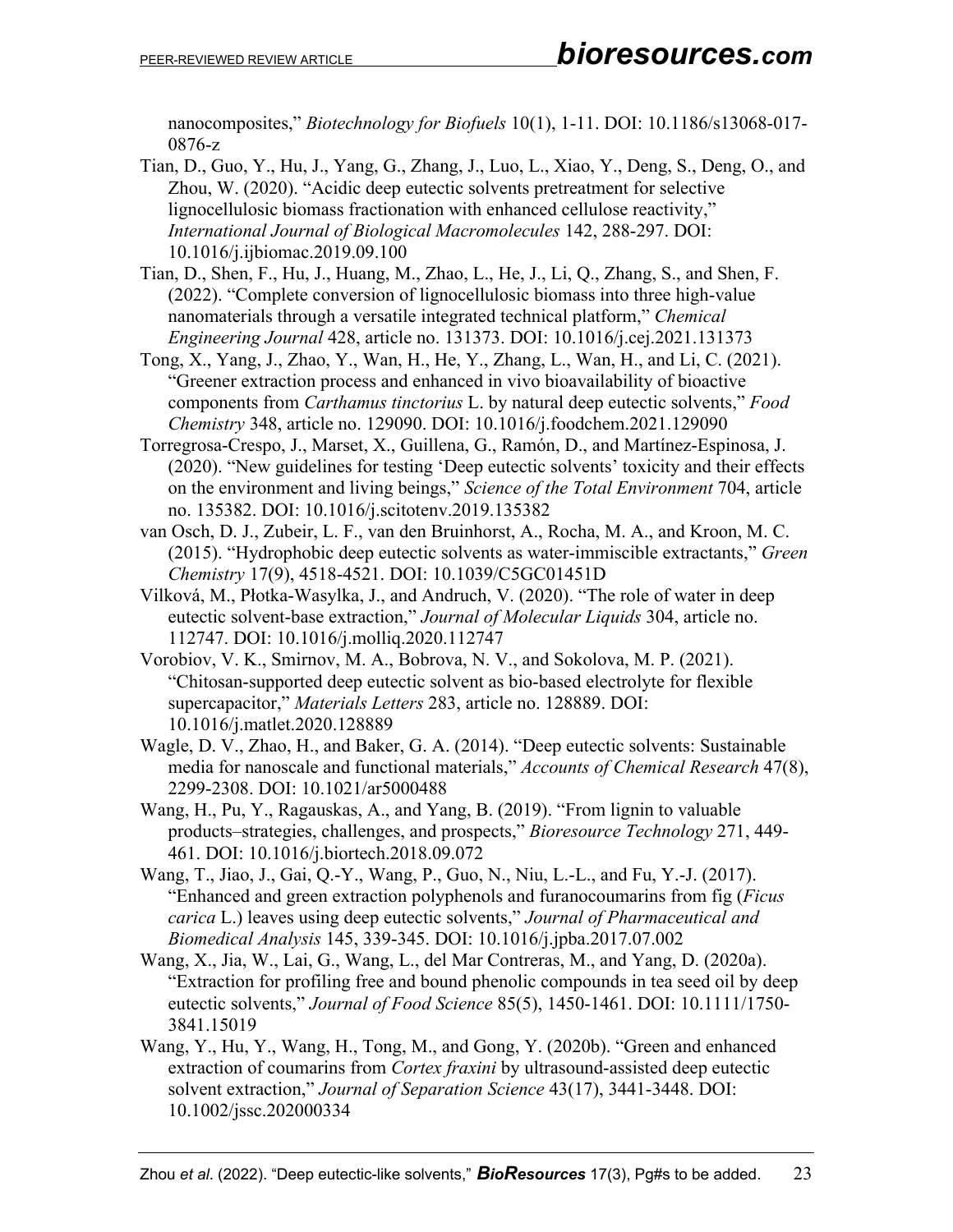- Wang, Z.-K., Li, H., Lin, X.-C., Tang, L., Chen, J.-J., Mo, J.-W., Yu, R.-S., and Shen, X.- J. (2020c). "Novel recyclable deep eutectic solvent boost biomass pretreatment for enzymatic hydrolysis," *Bioresource Technology* 307, article no. 123237. DOI: 10.1016/j.biortech.2020.123237
- Wang, W., and Lee, D.-J. (2021). "Lignocellulosic biomass pretreatment by deep eutectic solvents on lignin extraction and saccharification enhancement: A review," *Bioresource Technology* 339, article no. 125587. DOI: 10.1016/j.biortech.2021.125587
- Wei, Z.,-F., Qi, X.-L., Li, T.-T., Luo, M., Wang, W., Zu, Y.-G., and Fu, Y.-J. (2015). "Application of natural deep eutectic solvents for extraction and determination of phenolics in *Cajanus cajan* leaves by ultra performance liquid chromatography," *Separation & Purification Technology* 149, 237-244. DOI: 10.1016/j.seppur.2015.05.015
- Xia, Q., Liu, Y., Meng, J., Cheng, W., Chen, W., Liu, S., Liu, Y., Li, J., and Yu, H. (2018). "Multiple hydrogen bond coordination in three-constituent deep eutectic solvents enhances lignin fractionation from biomass," *Green Chemistry* 20(12), 2711- 2721. DOI: 10.1039/C8GC00900G
- Xian, X., Wu, S., Wei, W., and Zhang, F. (2021). "Pretreatment of kraft lignin by deep eutectic solvent and its utilization in preparation of lignin-based phenolic formaldehyde adhesive," *BioResources* 16(2), 3103-3120. DOI: 10.15376/biores.16.2.3103-3120
- Xie, J., Chen, J., Cheng, Z., Zhu, S., Xu, J. (2021). "Pretreatment of pine lignocelluloses by recyclable deep eutectic solvent for elevated enzymatic saccharification and lignin nanoparticles extraction," *Carbohydrate Polymers* 2021, article no. 118321. DOI: 10.1016/j.carbpol.2021.118321
- Xiong, D., Zhang, Q., Fan, J., and Wang, J. (2019). "Hydrophobic deep eutectic solvents and its application in extraction and separation in aqueous media," *Scientia Sinica Chimica* 49(7), 933-939. DOI: 10.1360/N032018-00251
- Xiong, X., Zhang, H., Lai, S.L., Gao, J., and Gao, L. (2020). "Lignin modified by deep eutectic solvents as green, reusable, and bio-based catalysts for efficient chemical fixation of CO2," *Reactive and Functional Polymers* 149, article no. 104502. DOI: 10.1016/j.reactfunctpolym.2020.104502
- Yang, Z., Asoh, T.-A., and Uyama, H. (2019). "Cationic functionalization of cellulose monoliths using a urea-choline based deep eutectic solvent and their applications," *Polymer Degradation and Stability* 160, 126-135. DOI: 10.1016/j.polymdegradstab.2018.12.015
- Yang, J., Wang, Y., Zhang, W., Li, M., Peng, F., and Bian, J. (2021). "Alkaline deep eutectic solvents as novel and effective pretreatment media for hemicellulose dissociation and enzymatic hydrolysis enhancement," *International Journal of Biological Macromolecules* 193, 1610-1616. DOI: 10.1016/j.ijbiomac.2021.10.223
- Yang, J., Zhang, W., Wang, Y., Li, M., Peng, F., and Bian, J. (2022). "Novel, recyclable Brønsted acidic deep eutectic solvent for mild fractionation of hemicelluloses," *Carbohydrate Polymers* 278, article no. 118992. DOI: 10.1016/j.carbpol.2021.118992
- Yiin, C. L., Quitain, A. T., Yusup, S., Sasaki, M., Uemura, Y., and Kida, T. (2016). "Characterization of natural low transition temperature mixtures (LTTMs): Green solvents for biomass delignification," *Bioresource Technology* 199, 258-264. DOI: 10.1016/j.biortech.2015.07.103